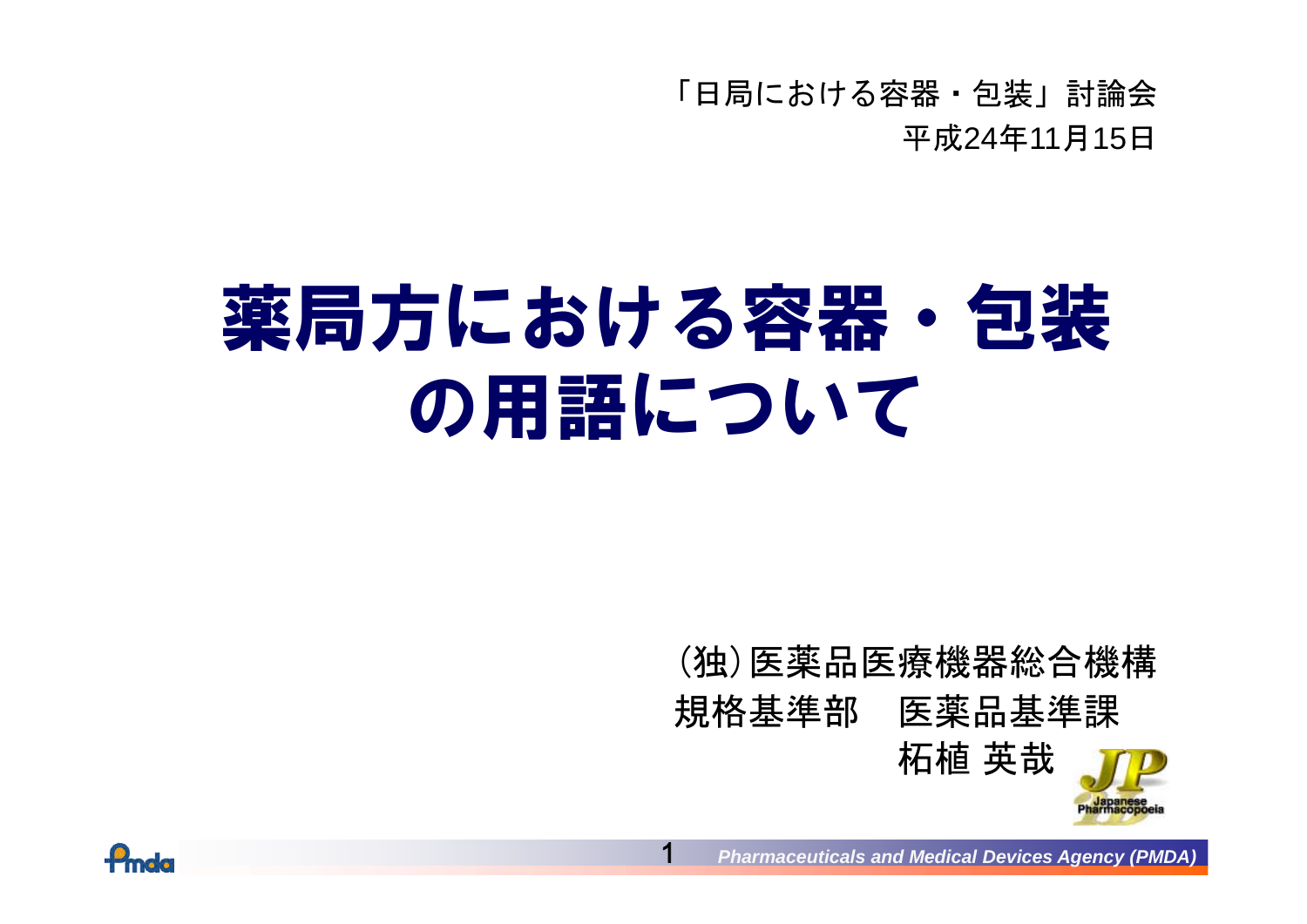

## 1. はじめに

# 2. 日局16における容器等の用語の定義・規定

- 3. 日局16における表示等の用語の定義・規定
- 4. 容器施栓系、包装の用語について
- 5. 今後審議すべきポイント

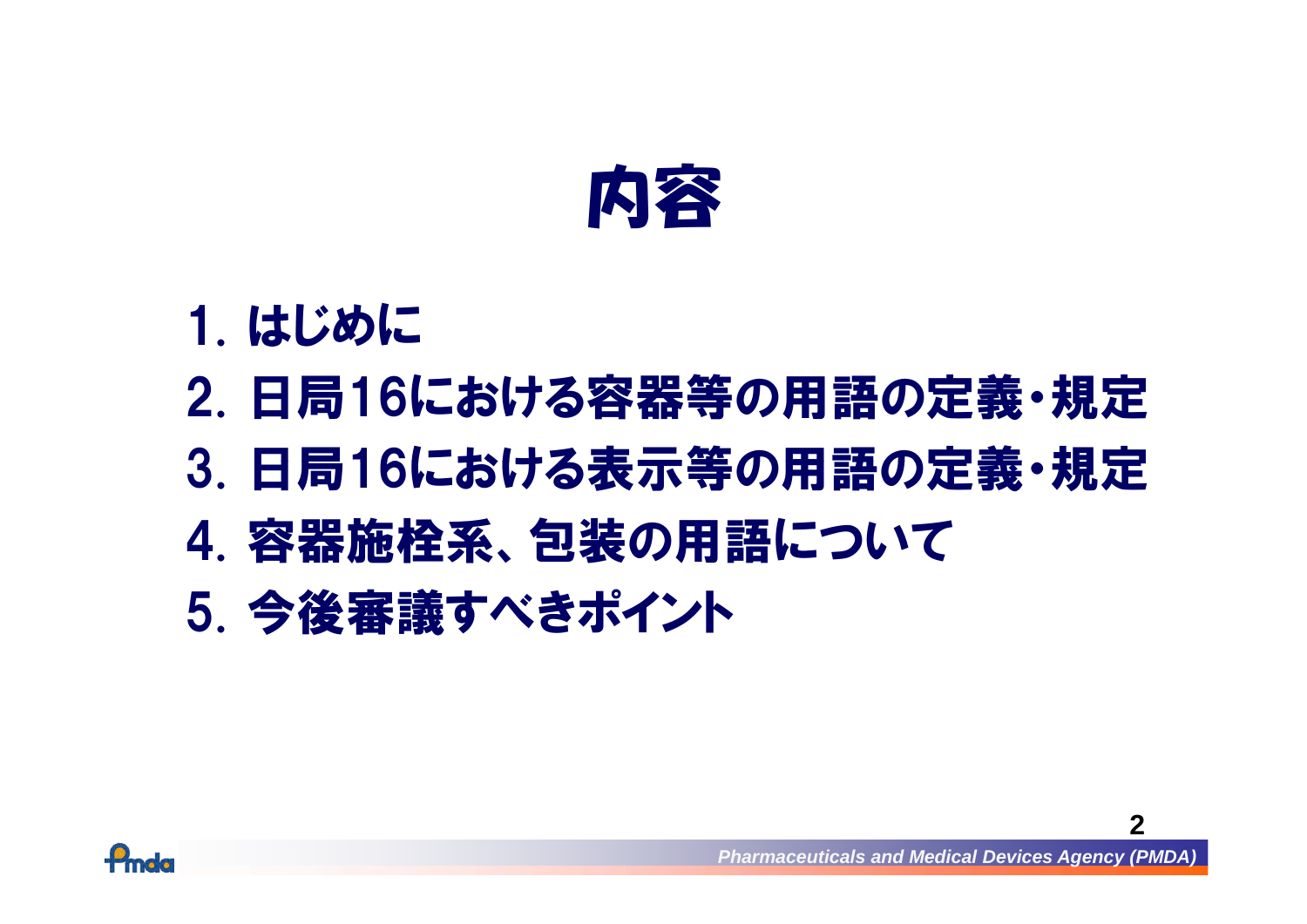# 1. はじめに

#### 日局17作成基本方針(平成23年7月22日)

3.作成方針に沿った第十七改正に向けての具体的な方策

(2)最新の学問・技術の積極的導入による質的向上

#### ⑤ 容器・包装関係の整備

医薬品を巡る環境の変化とともに医薬品の容器・包装へ の新技術の導入も著しい。そこで、医薬品の品質保証にお ける容器・包装の役割の観点、さらには国際調和の視点を 加味しながら、容器・包装の用語、定義、および規定を整備 するとともに、容器・包装に関する試験法を整備する。

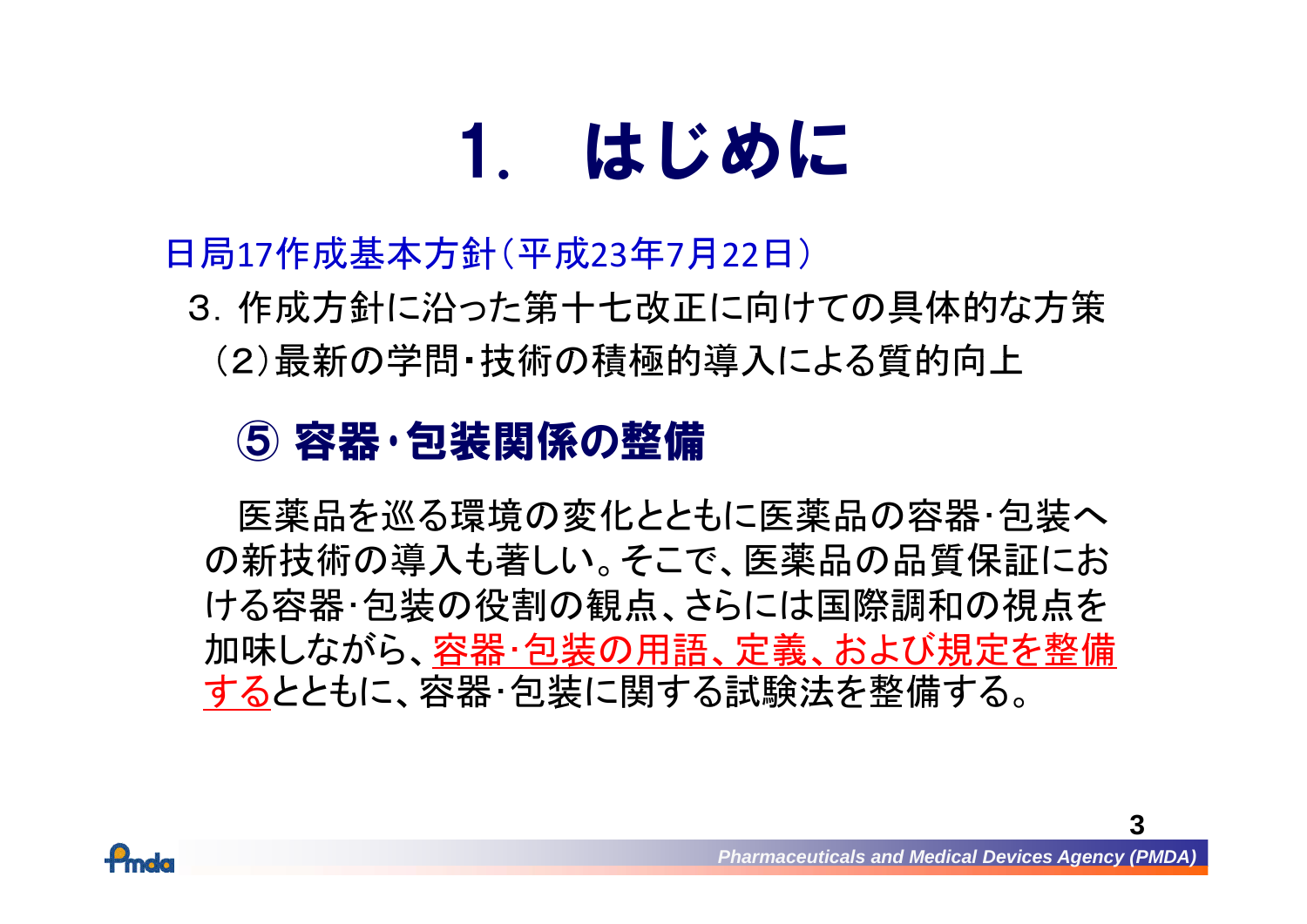#### 日本薬局方の構成と容器・包装の記載



参考情報は,医薬品の品質確保の上で必要な参考事項及び日本薬局方に収載された医薬品に関する参考と なる試験法を記載したものであり 日本薬局方に収載された医薬品の適否の判断を示すものではないこと なる試験法を記載したものであり,日本薬局方に収載された医薬品の適否の判断を示すものではないこと(厚生労働省医薬食品局長通知)

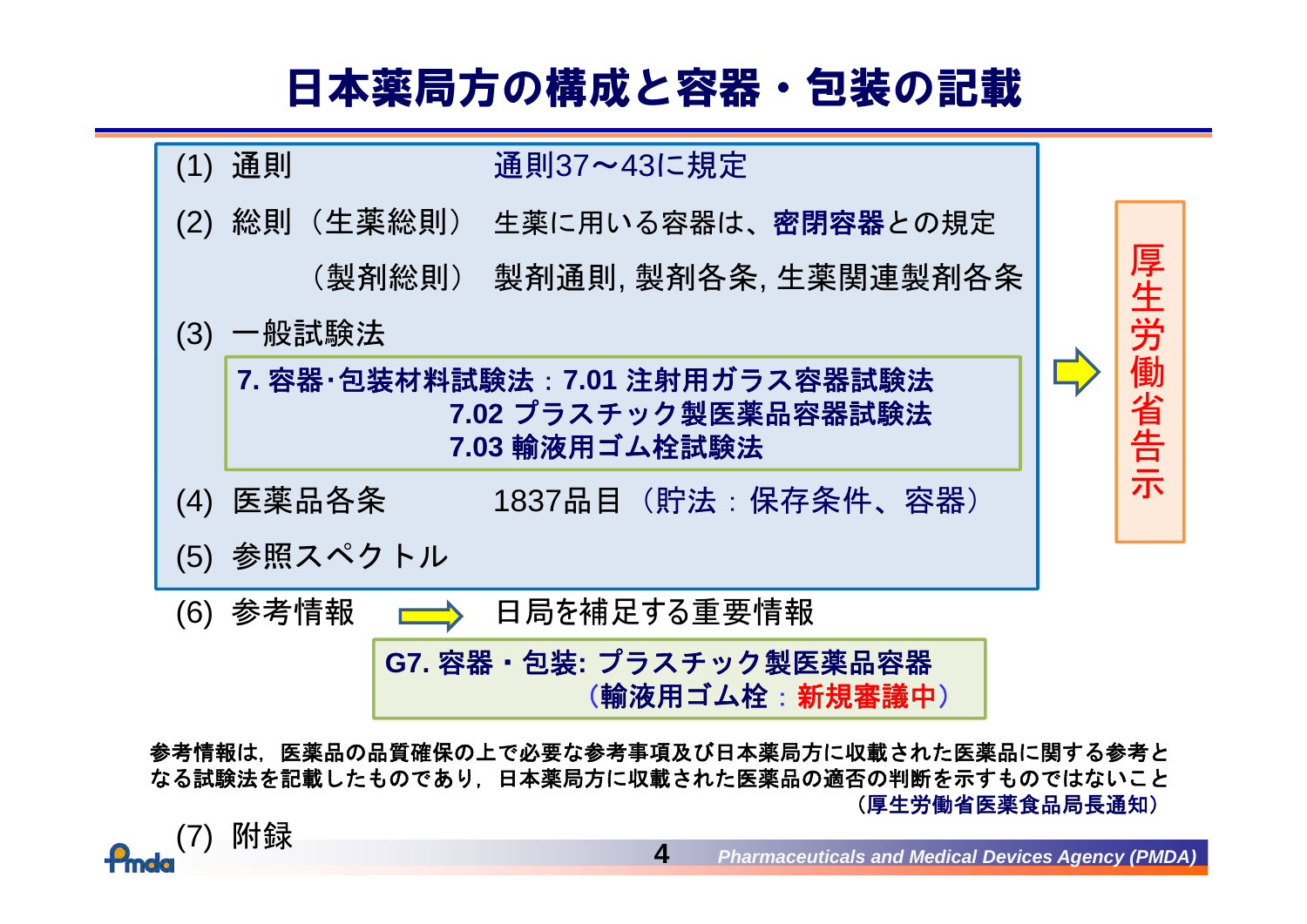# 2.日局16における容器等の 用語の定義・規定

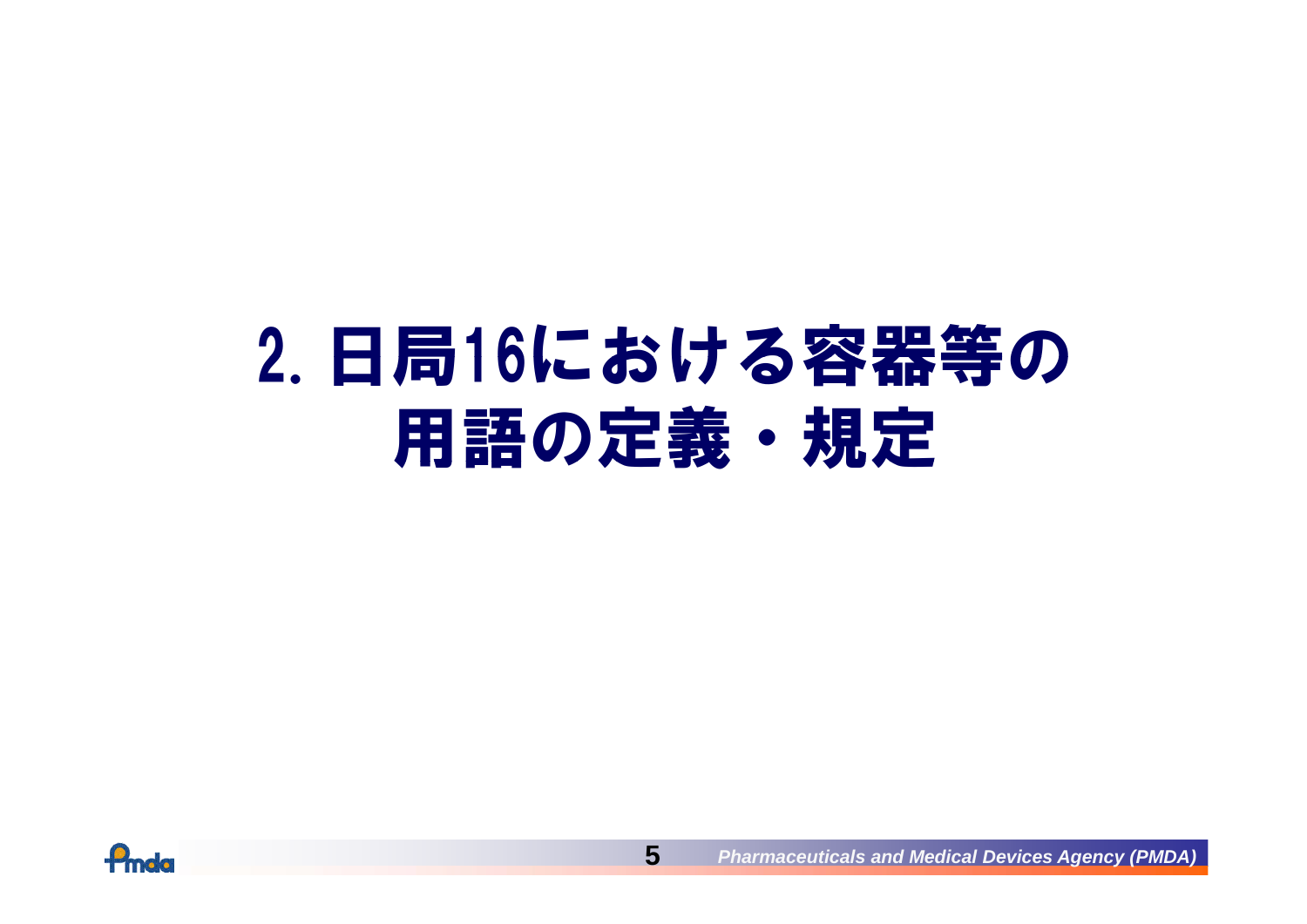### 2. 日局16における容器等の用語の定義・規定(1)

通則**37**: 容器とは,医薬品を入れるもので、栓、ふたなども容器 の一部である.容器は内容医薬品に規定された性状及び品 質に対して影響を与える物理的、化学的作用を及ぼさない.

#### USP**35**

#### *10.20. Containers*

*The container is that which holds the article and is or may be in direct contact with the article. The immediate container is that which is in direct contact with the article at all times times.The closure is a part of the container.*

*Before being filled, the container should be clean. Special precautions and cleaning procedures may be necessary to ensure that each container is clean and that extraneous matter is not introduced into or onto the article.*

*The container does not interact physically or chemically with the article placed in it so as to alter the strength, quality, or purity of the article beyond the official requirements.*

*The compendial requirements for the use of specified containers apply also to articles as packaged by the pharmacist or other dispenser, unless otherwise indicated in the individual monograph.*

#### EP**7.5**

#### 3.2 Containers

A container for pharmaceutical use is an article that contains or is intended to contain a product and is, or may be, in direct contact with it. The closure is a part of the container.

The container (see General Notices section 1.3) is so designed that the contents may be removed in a manner appropriate to the intended use of the preparation. It provides a varying degree of protection depending on the nature of the product and the hazards of the environment, and minimises the loss of constituents. The container does not interact physically or chemically with the contents in a way that alters their quality beyond the limits tolerated by official requirements.

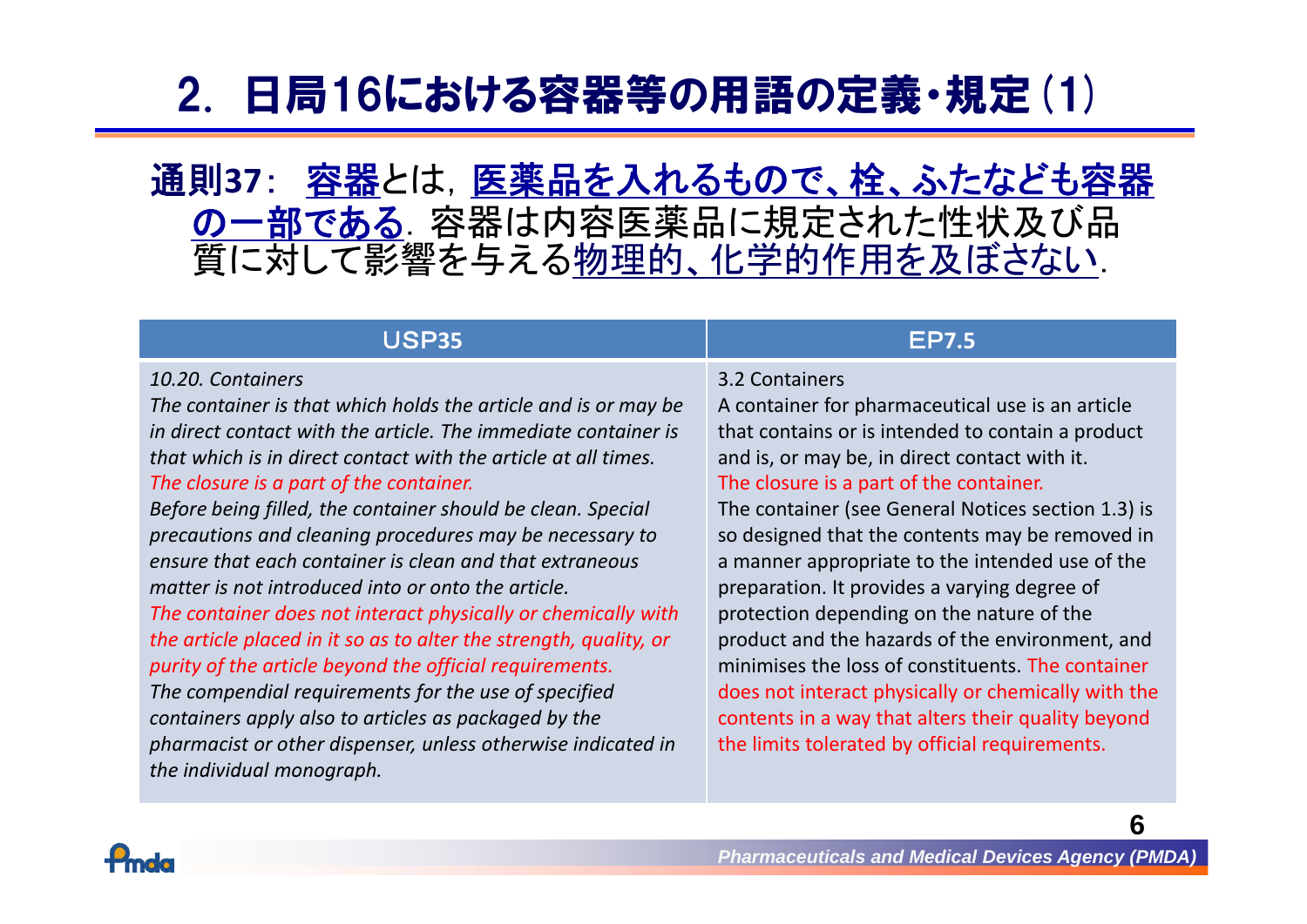### 容器についてのUSP,EPとの比較

|              | 日局16                                                     | USP35                                                                                                                                                                             | EP7.5                                                                                    |
|--------------|----------------------------------------------------------|-----------------------------------------------------------------------------------------------------------------------------------------------------------------------------------|------------------------------------------------------------------------------------------|
| 密閉容器<br>通則38 | い,運搬又は保存状態にお <br>ることを防ぎ,内容医薬品の <br>損失を防ぐことができる容器<br>をいう. | <mark>密閉容器</mark> とは, 通常の取扱│Well−closed container∶通常│Well−closed container∶通常<br>の取扱い, 運搬又は保存状 <br>いて, 固形の異物が混入す 態において, 外部からの固 <br>形の異物が混入することを<br>防ぎ, 内容医薬品が損失し <br>ないように保護する.   | の取扱い、運搬又は保存状<br>態において, 外部からの <b>液</b><br>状又は固形の異物が混入す<br>ることを防ぎ, 内容医薬品が<br>損失しないように保護する. |
| 気密容器<br>通則39 | いて. 固形又は液状の異物 <br>を防ぐことができる容器をい<br>う.                    | 気密容器とは、通常の取扱 Tight container: 通常の取扱<br>い,運搬又は保存状態にお い,運搬又は保存状態にお<br>いて、液状又は固形の異物<br>が侵入せず, 内容医薬品の  <b>又は水分</b> が侵入せず, 内容<br>損失, 風解, 潮解又は蒸発 医薬品の損失, 風解, 潮解<br>又は蒸発を保護する(以下<br>省略). |                                                                                          |
| 密封容器<br>通則40 | いて, <b>気体</b> の侵入しない容器 <br>をいう.                          | 密封容器とは, 通常の取扱│Hermetic_container∶通常の│<br>い, 運搬又は保存状態にお 取扱い, 運搬又は保存状態 <br> において, <b>空気又はその他 </b><br>全ての気体を通さない.                                                                    | Airtight container: 通常の取<br>扱い、固体、液体又は気体を<br>通さない(以下省略).                                 |

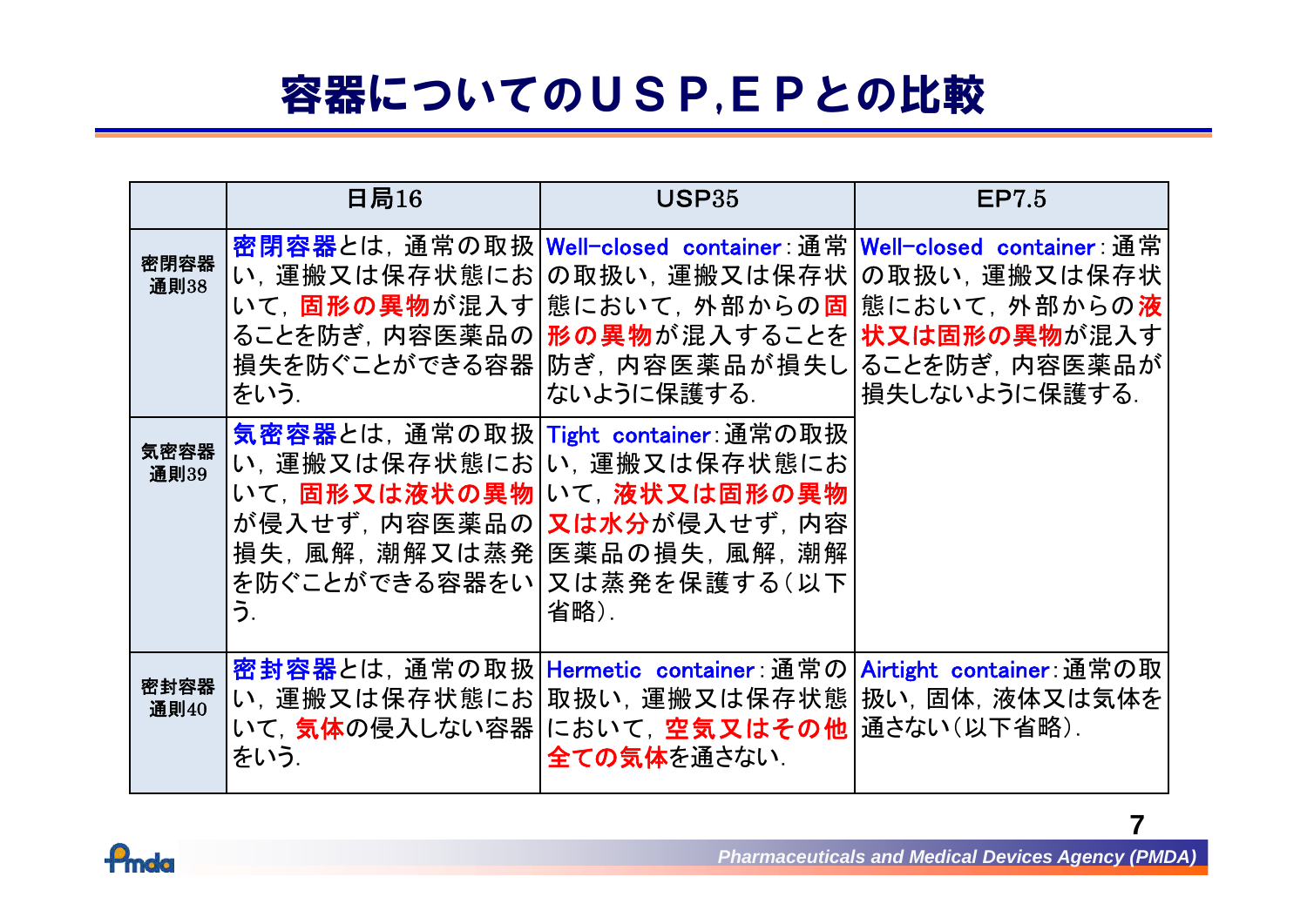### 2. 日局16における容器等の用語の定義・規定(2)

### 品質確保のための「機能性」に関する用語

#### 通則:

41. 遮光とは, 通常の取扱い, 運搬又は保存状態において, 内容医薬品に 規定された性状及び品質に対して影響を与える光の透過を防ぎ,内容医薬<br><mark>品を光の影響から保護</mark>することができることをいう.

#### 製剤総則 **[1]** 製剤通則

(10) 製剤の容器・包装は,製剤の品質確保と共に,適正な使用及び投与 時の安全確保に適したものとする. 空気中の酸素などから製剤の品質を 保護するために、脱酸素剤を装てんすることや、容器などに低気体透過 性の材料を用いることができる.

湿気が品質に影響を与えるおそれのある製剤では,乾燥剤を装てんす ることや,容器などに水分透過の少ない材料を用いるなどの防湿包装と することができる.

一回使用量ずつ包装したものは分包品と称する.

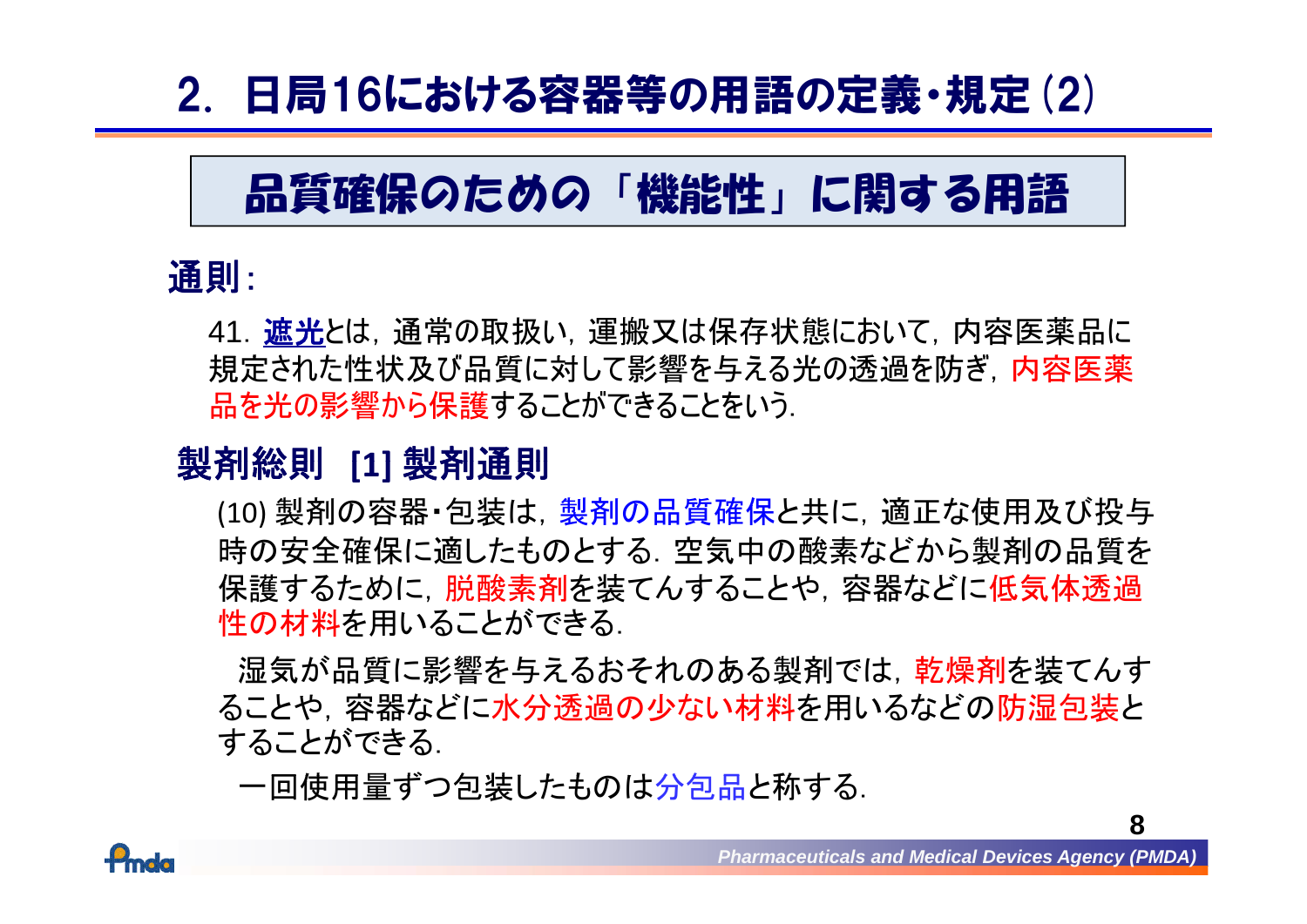### 2. 日局16における容器等の用語の定義・規定(3)

#### 品質確保のための「機能性」に関する用語

#### 製剤総則 [ 2 ]製剤各条

- 1.1 錠剤 (5)本剤に用いる容器は, 通例, 密閉容器と する. 製剤の品質に湿気が影響を与える場合は, 防湿 性の容器を用いるか, 又は防湿性の包装を施す.
- 3.1 注射剤 (21) 本剤に用いる容器は,密封容器又は 微生物の混入を防ぐことのできる気密容器とする.製 剤の品質に水分の蒸散が影響を与える場合は,低水 蒸気透過性の容器を用いるか,又は低水蒸気透過性 の包装を施す.

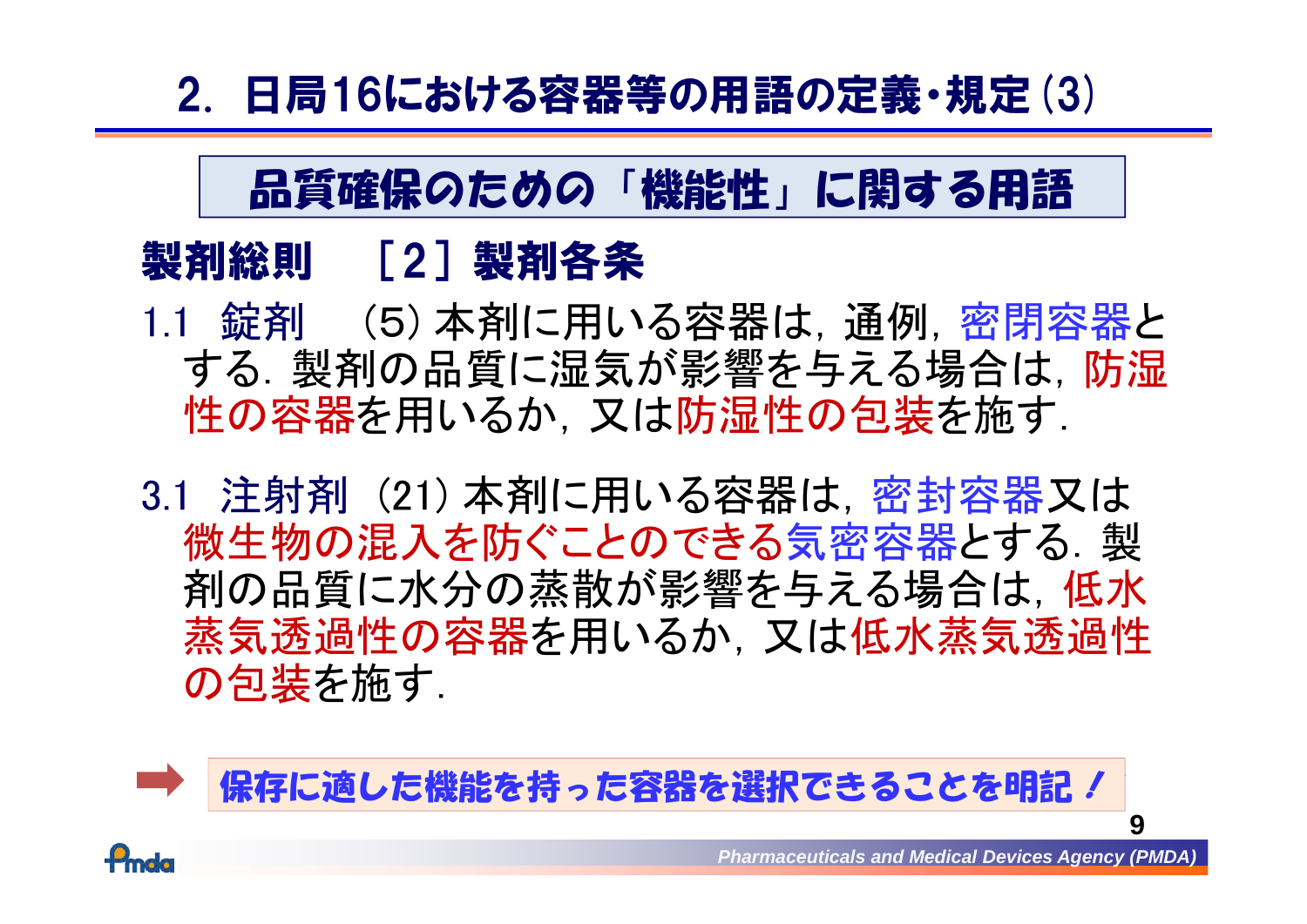# 3. 日局16における表示等の 用語の定義・規定



*Pharmaceuticals and Medical Devices Agency (PMDA)*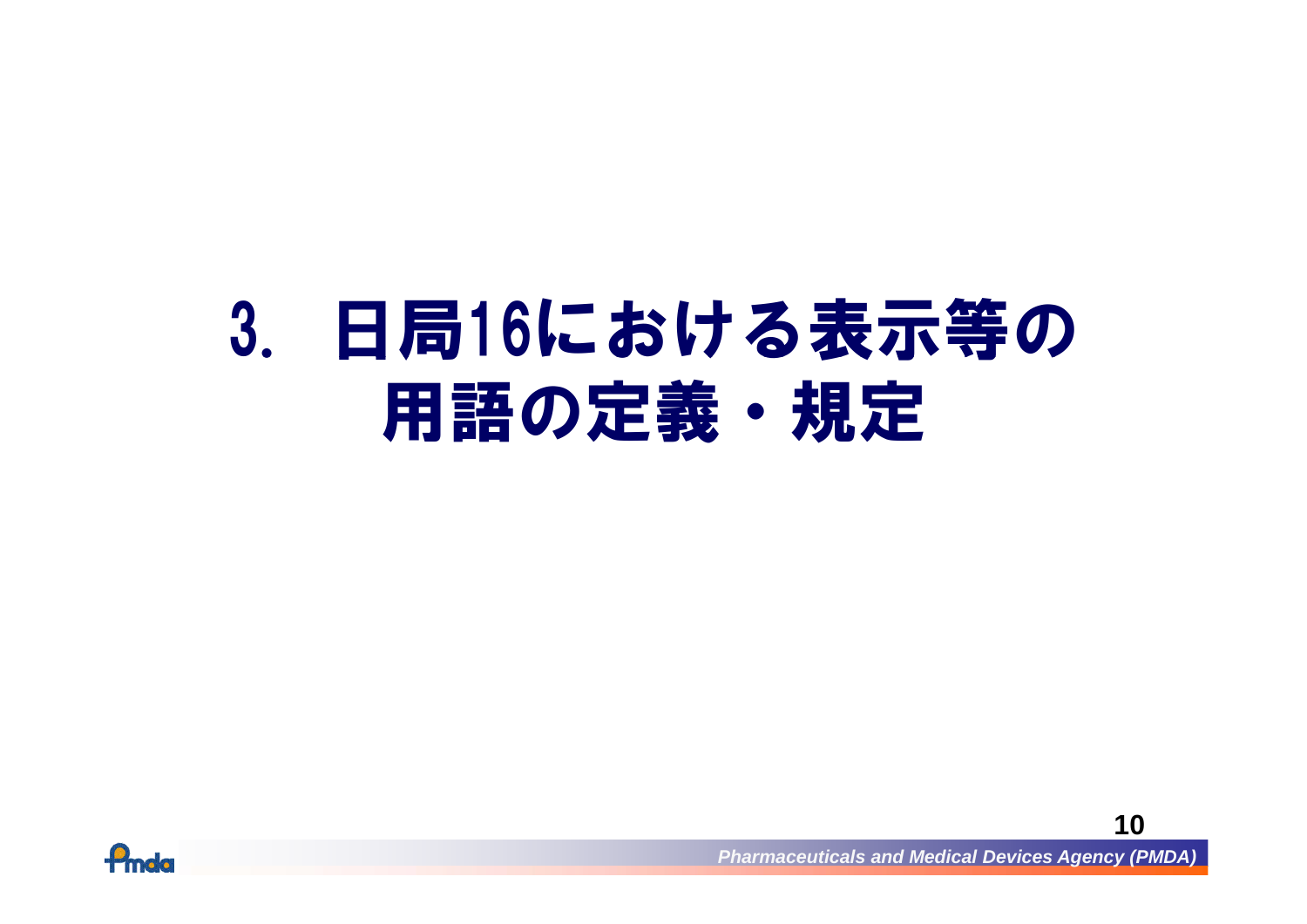#### 3. 日局16における表示等の用語の定義・規定(1)

#### 通則:

- <sup>42</sup>.日本薬局方の医薬品で,医薬品各条において表 示量,表示単位又は有効期限の規定があるものに ついては,その含量,含有単位又は最終有効年月 を、直接の容器又は直接の被包に記載しなければ
- 43. 日本薬局方の医薬品で, 医薬品各条において基 原,数値,物性等,特に表示するように定められて いるものについては、その表示を、直接の容器又は直接の被包に記載しなければならない

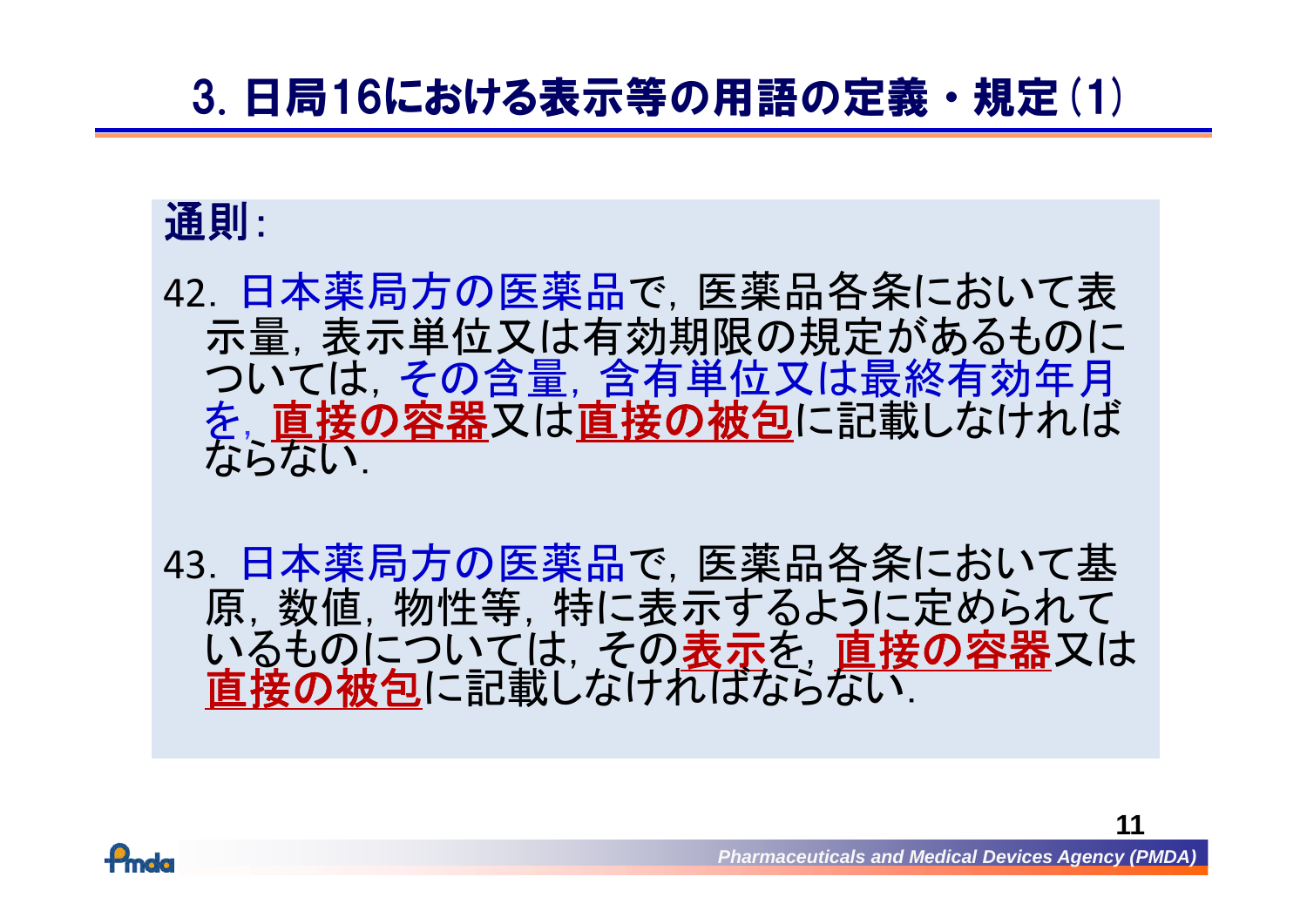### 3. 日局16における表示等の用語の定義・規定(2)

| 用語               | <b>GMP省令</b>                                                                                                                                                                                                                                         | <b>USP35</b>                                                                                                                                                                                                                                                                                                                                                                                                                                                                                                                                                                                                                                                                                                                                                                                                                                                                                                                          | <b>EP7.5</b>                                                                                                                                                                                                                                                                                                                                                                                                                                                                                                                                                                                                                                                                                                                                                                  |
|------------------|------------------------------------------------------------------------------------------------------------------------------------------------------------------------------------------------------------------------------------------------------|---------------------------------------------------------------------------------------------------------------------------------------------------------------------------------------------------------------------------------------------------------------------------------------------------------------------------------------------------------------------------------------------------------------------------------------------------------------------------------------------------------------------------------------------------------------------------------------------------------------------------------------------------------------------------------------------------------------------------------------------------------------------------------------------------------------------------------------------------------------------------------------------------------------------------------------|-------------------------------------------------------------------------------------------------------------------------------------------------------------------------------------------------------------------------------------------------------------------------------------------------------------------------------------------------------------------------------------------------------------------------------------------------------------------------------------------------------------------------------------------------------------------------------------------------------------------------------------------------------------------------------------------------------------------------------------------------------------------------------|
| Labeling<br>(表示) | 資材(Materials)とは,<br>製品の容器, 被包及<br>び表示物(添付文書を<br>含む)をいう.<br>(医薬品GMP第二条第2項)<br>表示物(Labelings)と<br>は、ラベル及び添付文<br>書をいう.<br>被包 (Wrapper)とは,<br>包装材料を意味するも<br>のであって梱包材料は<br>含まないもの.<br>(医薬品GMP第二条第2項関<br>連課長通知:薬食監麻発, 第<br>0330001号, 平成17年3月30<br>$\Box$ ) | The term "labeling" designates all<br>labels and other written, printed, or<br>graphic matter upon an immediate<br>container of an article or upon, or in,<br>any package or wrapper in which it is<br>enclosed, except any outer shipping<br>container. The term "label" designates<br>that part of the labeling upon the<br>immediate container.<br>A shipping container containing a single<br>article, unless such container is also<br>essentially the immediate container or<br>the outside of the consumer package,<br>is labeled with a minimum of product<br>identification (except for controlled<br>articles), lot number, expiration date,<br>and conditions for storage and<br>distribution.<br>Articles in these compendia are subject<br>to compliance with such labeling<br>requirements as may be promulgated<br>by governmental bodies in addition to<br>the compendial requirements set forth<br>for the articles. | In general, labelling of medicines<br>is subject to supranational and<br>national regulation and to<br>international agreements. The<br>statements under the heading<br>Labelling are not therefore<br>comprehensive and, moreover, for<br>the purposes of the<br>Pharmacopoeia only those<br>statements that are necessary to<br>demonstrate compliance or non-<br>compliance with the monograph<br>are mandatory. Any other<br>labelling statements are included<br>as recommendations. When the<br>term 'label' is used in the<br>Pharmacopoeia, the labelling<br>statements may appear on the<br>container, the package, a leaflet<br>accompanying the package, or a<br>certificate of analysis<br>accompanying the article, as<br>decided by the competent<br>authority. |

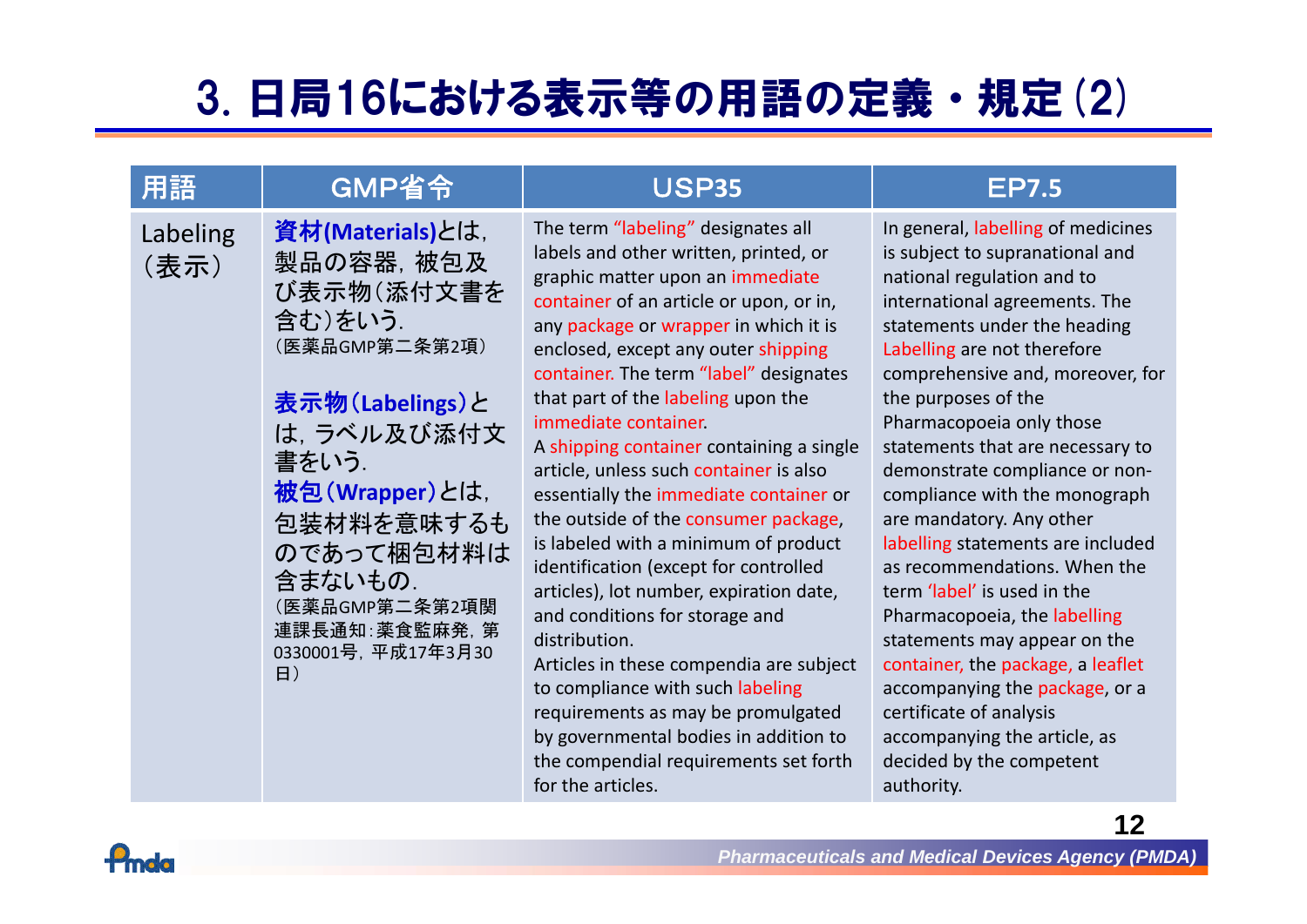#### 3. 日局16における表示等の用語の定義・規定(3)

#### 製剤総則 [2]製剤各条 3.1注射剤

- 19. 本剤は、これに添付する文書又はその容器若しくは被包に, 別に規定す るもののほか,次の事項を記載する.
- (ⅱ)本剤に溶解液などを添付するときは,溶解液などの名称,内容量,成分 及び分量又は割合. また, その外部容器又は外部被包に溶解液などを添 付していること.
- 20. 本剤で2 mL以下のアンプル又はこれと同等の大きさの直接の容器若しく は直接の被包に収められたものについては、その名称中の「注射液」,「 注射用」又は「水性懸濁注射液」の文字の記載は「注」,「注用」又は「水懸 注」の文字の記載をもって代えることができる.

2 mLを超え<sup>10</sup> mL以下のアンプル又はこれと同等の大きさのガラスその 他これに類する材質からなる直接の容器で,その記載がその容器に直接 印刷されているものに収められた本剤についても、同様に記載を省略する ことができる.

⇒ 薬事法施行規則第211条(表示の特例)と表現を合わせた(日局15)

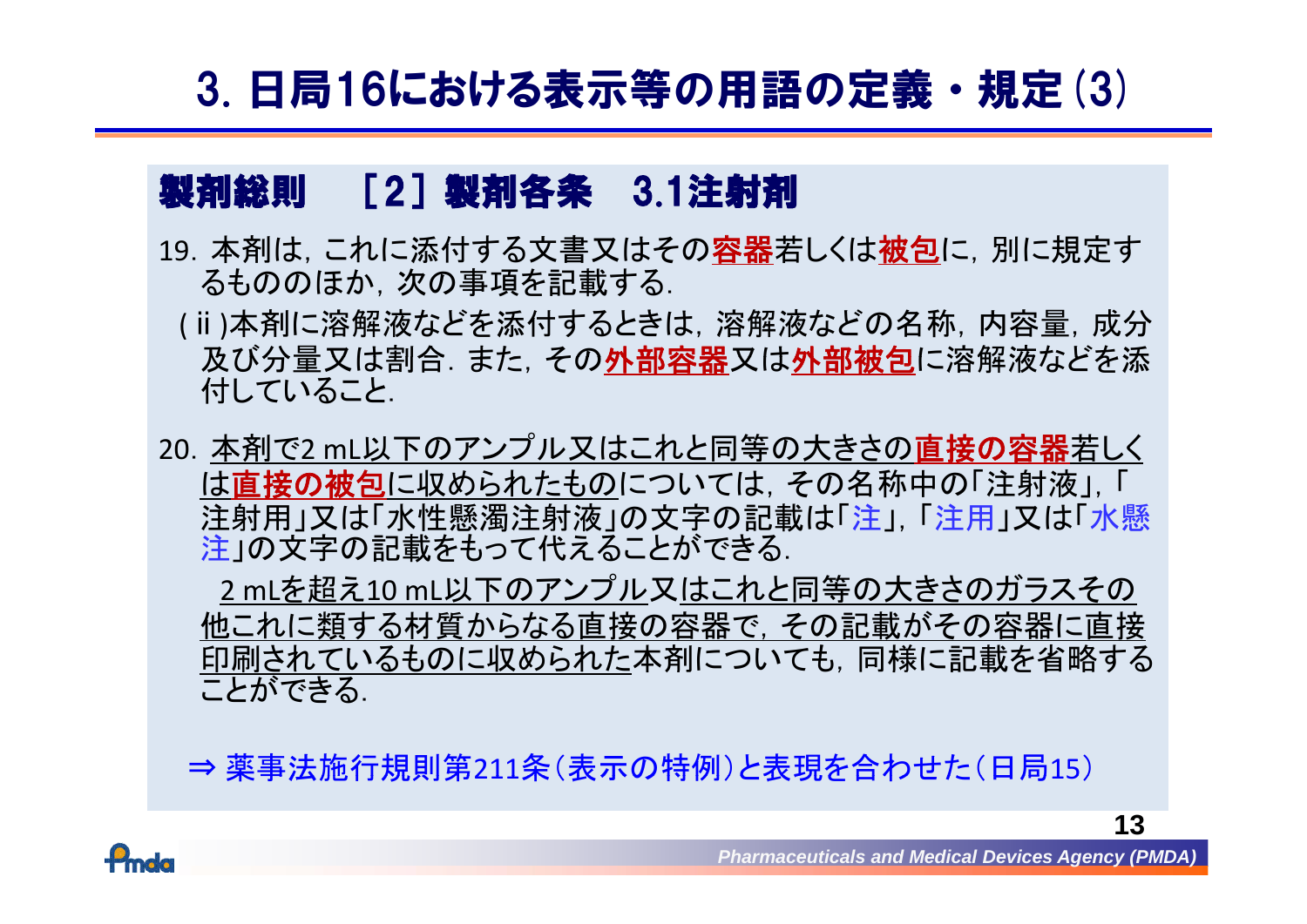### 3. 日局16における表示等の用語の定義・規定(4)

| 用語                                                                  | 定義                                                                                                                                      | 例                                              | 日局の記載                                                 |
|---------------------------------------------------------------------|-----------------------------------------------------------------------------------------------------------------------------------------|------------------------------------------------|-------------------------------------------------------|
| 直接の容器<br>(immediate<br>container)<br>(第37条、第50条)                    | 直接の容器とは、医薬品がじか<br>に収められている容器をいう.                                                                                                        | 缶, びん, 箱, アンプル,<br>バイアル チューブ 点眼<br>剤用ユニットドーズ容器 | 日局には, 通則2カ所<br>及び製剤通則に4カ所,<br>計6カ所に記載がある.             |
| 直接の被包<br>(immediate)<br>wrapper)<br>(第37条、第50条)                     | 直接の被包とは、医薬品がじか<br>に収められている被包をいう.                                                                                                        | 紙, 布, ビニール                                     | 日局には, 通則, 製剤通<br>則に2カ所ずつ及び製剤<br>各条1カ所の計5カ所に<br>記載がある. |
| 内袋<br>(inner seals)<br>(第37条、第54条)                                  | 内袋とは,例えば単に防湿等を<br>目的として被包の下に用いるビ<br>ニール袋, 散剤を1回分の服用<br>量ずつ収めた薬袋等である.                                                                    | ポリ袋, SPパック, PTP,<br>坐剤プラスチックコンテナ               | 日局には, 内袋の記載は<br>ない                                    |
| 外部の容器<br>又は外部の被包<br>(outer container<br>or outer wrapper)<br>(第51条) | 直接の容器(被包)がさらに包<br>装されている場合の包装につい<br>て、これを「外部の容器または<br>被包」と称する.<br>外部の容器(被包)が二つ以上<br>ある場合には一番外側の容器<br>(被包)が薬事法51条の外部の<br>容器(被包)と解すべきである. | 瓶入りの箱、アンプル入り<br>の箱                             | 日局には, 製剤総則・製<br>剤各条・注射剤(19)に<br>1カ所記載がある.             |

**14** (参考資料:逐次解説 薬事法)

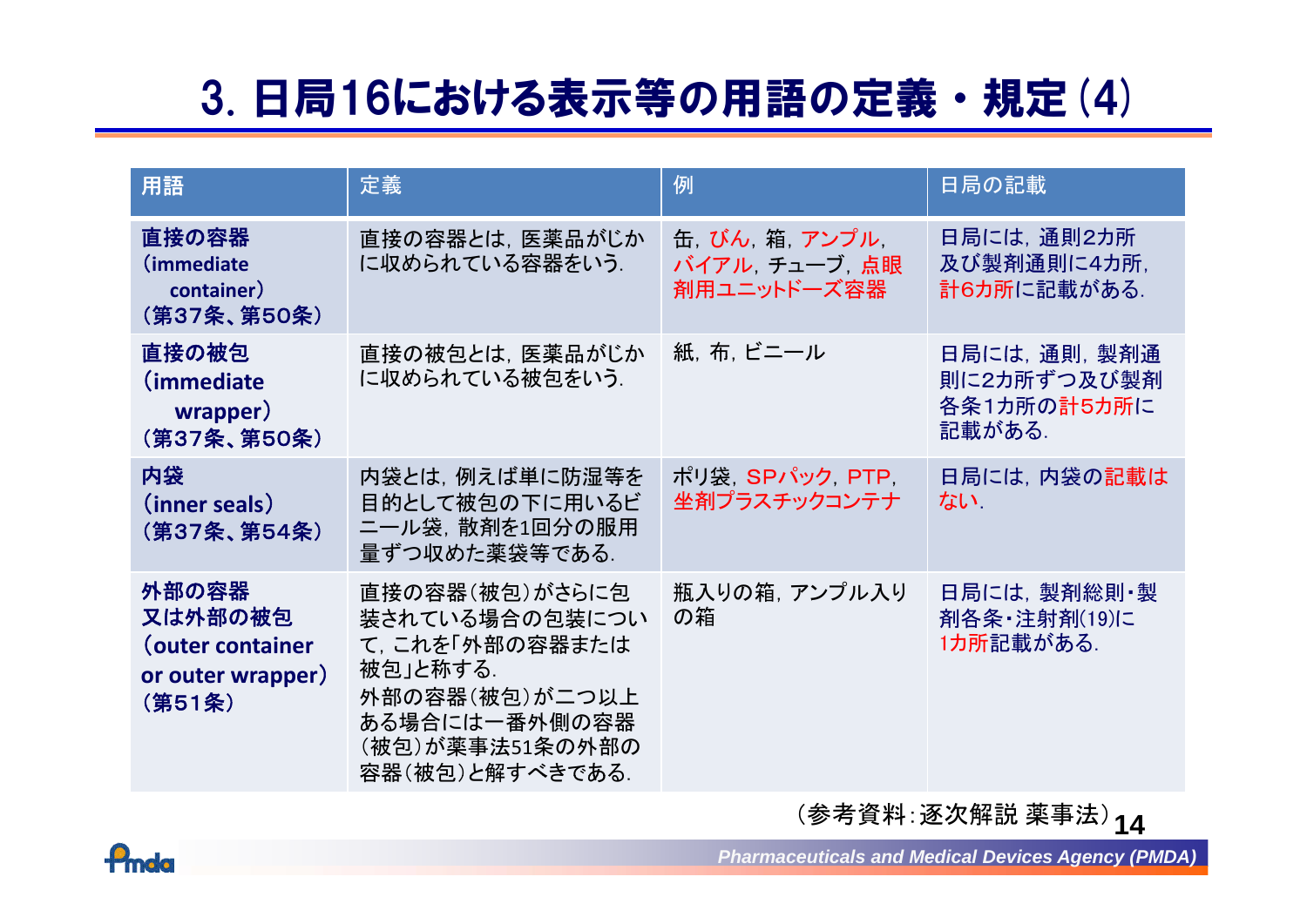#### 3. 日局16における表示等の用語の定義・規定(5)

- ♦ 医薬品は、その直接の容器または直接の被包に、次に掲げる事項が記載され ていなければならない。・・・(第50条 直接の容器等の記載事項)
- ◆ 配置販売業者及び特例販売業者は、医薬品の直接の容器または直接の被包 (内袋を含まない。)を開き、その医薬品を分割販売してはならない。

(薬事法第**37**条**2**項)



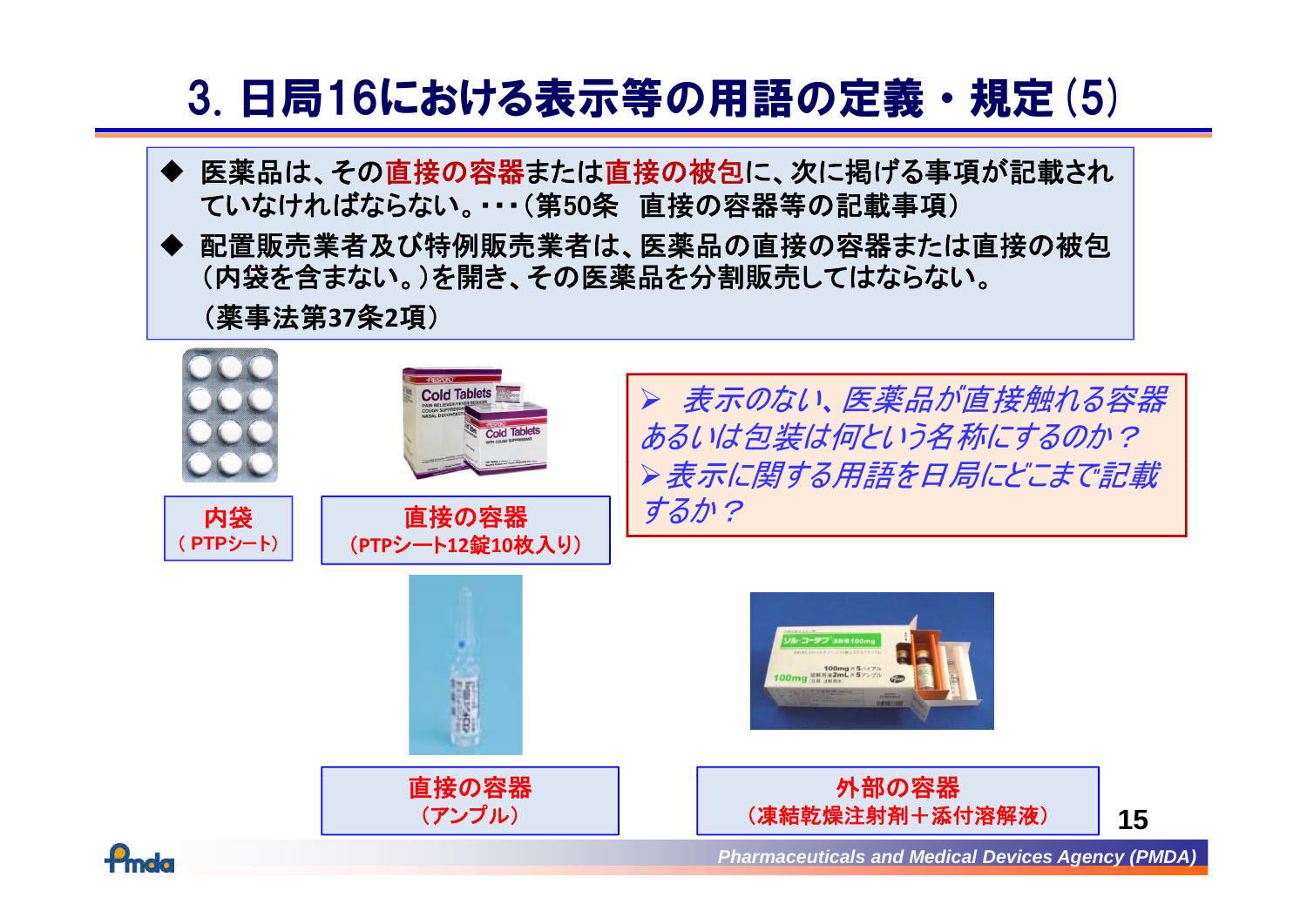#### 3. 日局16における表示等の用語の定義・規定(6)

- ◆ 8.01滅菌法及び無菌操作法:「無菌操作法は, 無菌医薬品を製造す る場合,医薬品を最終容器 (final container:医薬品が最終的に用 いる容器のことをいう)に充てんした後,滅菌する方法である最終滅 菌法を適用しない医薬品に用いる技術であり,ろ過滅菌後,又は原 料段階から一連の無菌工程により無菌医薬品を製造するために用 いる方法をいう.」
- ◆ 6.02製剤均一性試験: 「(ⅲ) ◆成分が完全に溶解した。液を, 最終容 器内で凍結乾燥することにより製した用時溶解の注射剤などの固 形製剤で,その調製法がラベル又は添付文書に記載されているも の 」及び 表6.02-1「最終容器内で溶液を凍結乾燥した製剤」
- 参考情報 最終滅菌法及び滅菌指標体:「(ⅰ) 最終滅菌法:被滅菌 物が最終容器又は包装 (final container or packaging) におさまった 状態で滅菌され, 滅菌後の微生物の死滅を定量的に測定又は推測 できる滅菌法をいう...

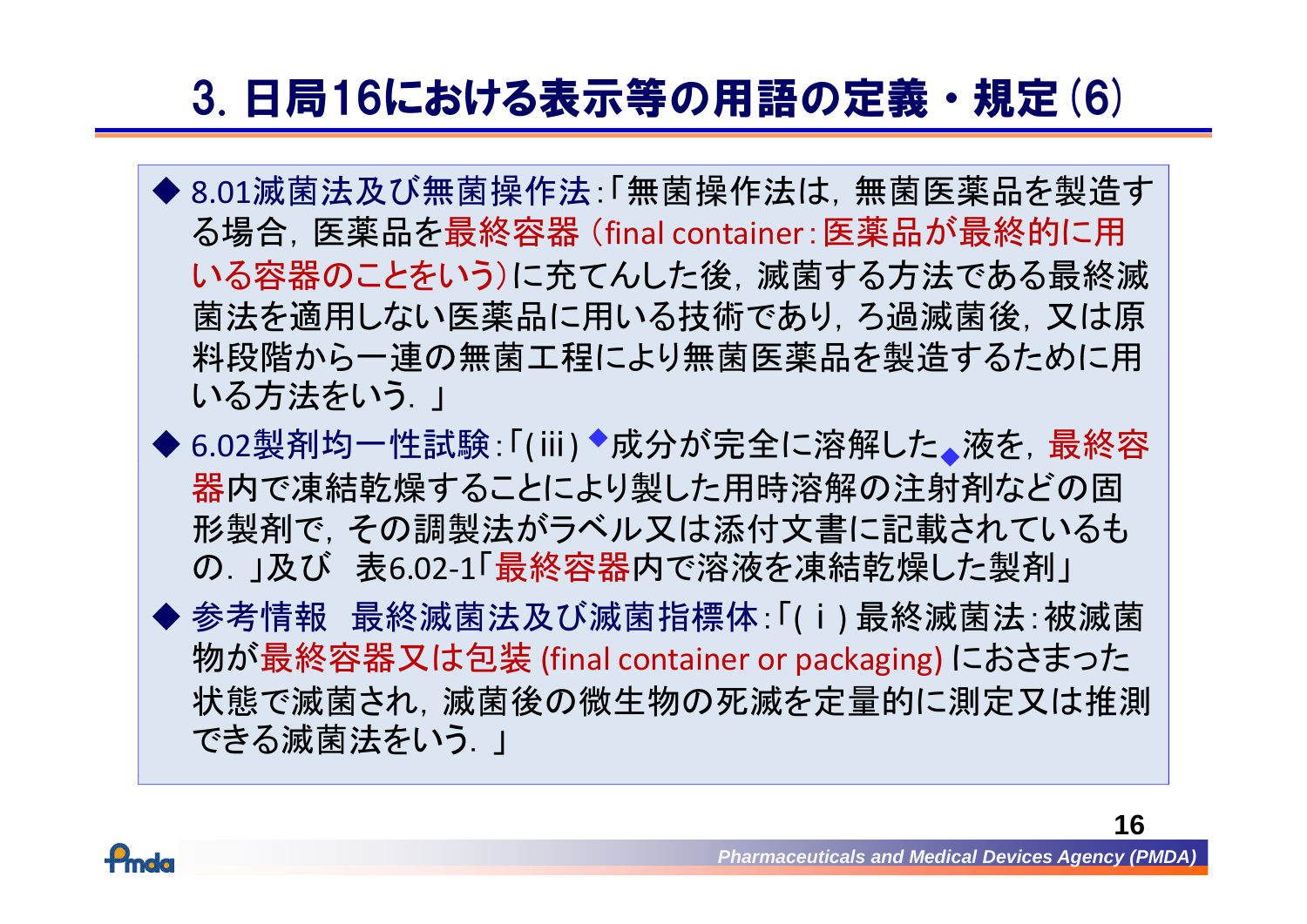# 4. 容器施栓系、包装の 用語について



*Pharmaceuticals and Medical Devices Agency (PMDA)*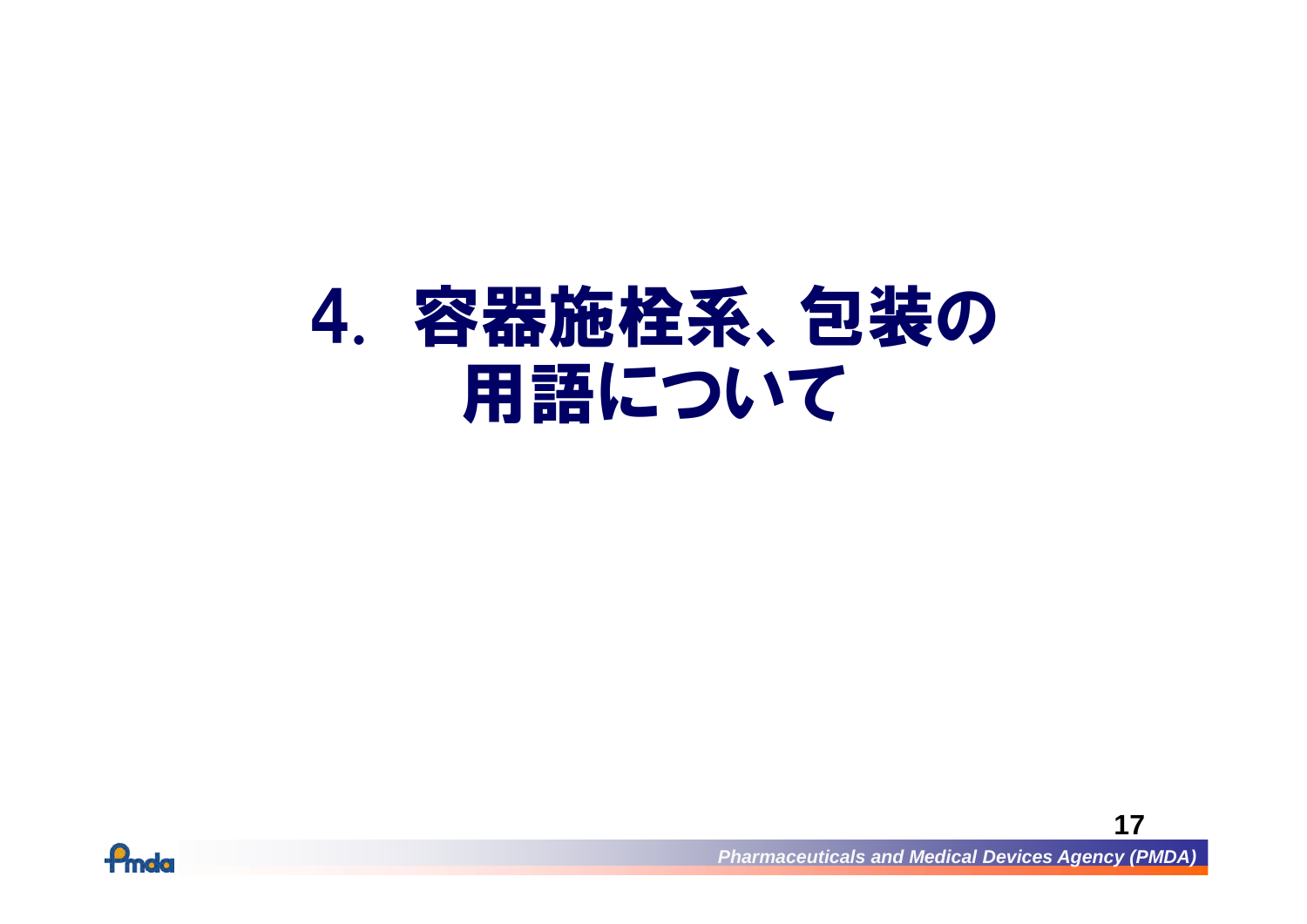#### 4. 容器施栓系、包装の用語について(1)

- $\sum_{i=1}^{n}$  ICH Q1B :新原薬及び新製剤の光安定性試験ガイドライン (1997 05 28) (1997.05.28)
- ① 直接包装(一次包装) (**Immediate (primary) pack** ):

原薬や製剤が直接接触する包装であり、それに貼付されているラベルを 含めたものをいう。

② 市販包装形態 (**Marketing pack** ):

直接包装及び紙箱などの直接包装以外の包装を合わせた全体をいう 。

- $\blacktriangleright$  ICHQ3B(R):新有効成分含有医薬品のうち製剤の不純物に関 するガイドライン (2003.6.24)
- ① 直接容器/施栓系 (**Immediate container closure system** )

本ガイドラインは、新製剤中の不純物のうち原薬の分解生成物又は原薬と医 薬品添加物若しくは直接容器/施栓系との反応による生成物のみを対象とし ている。

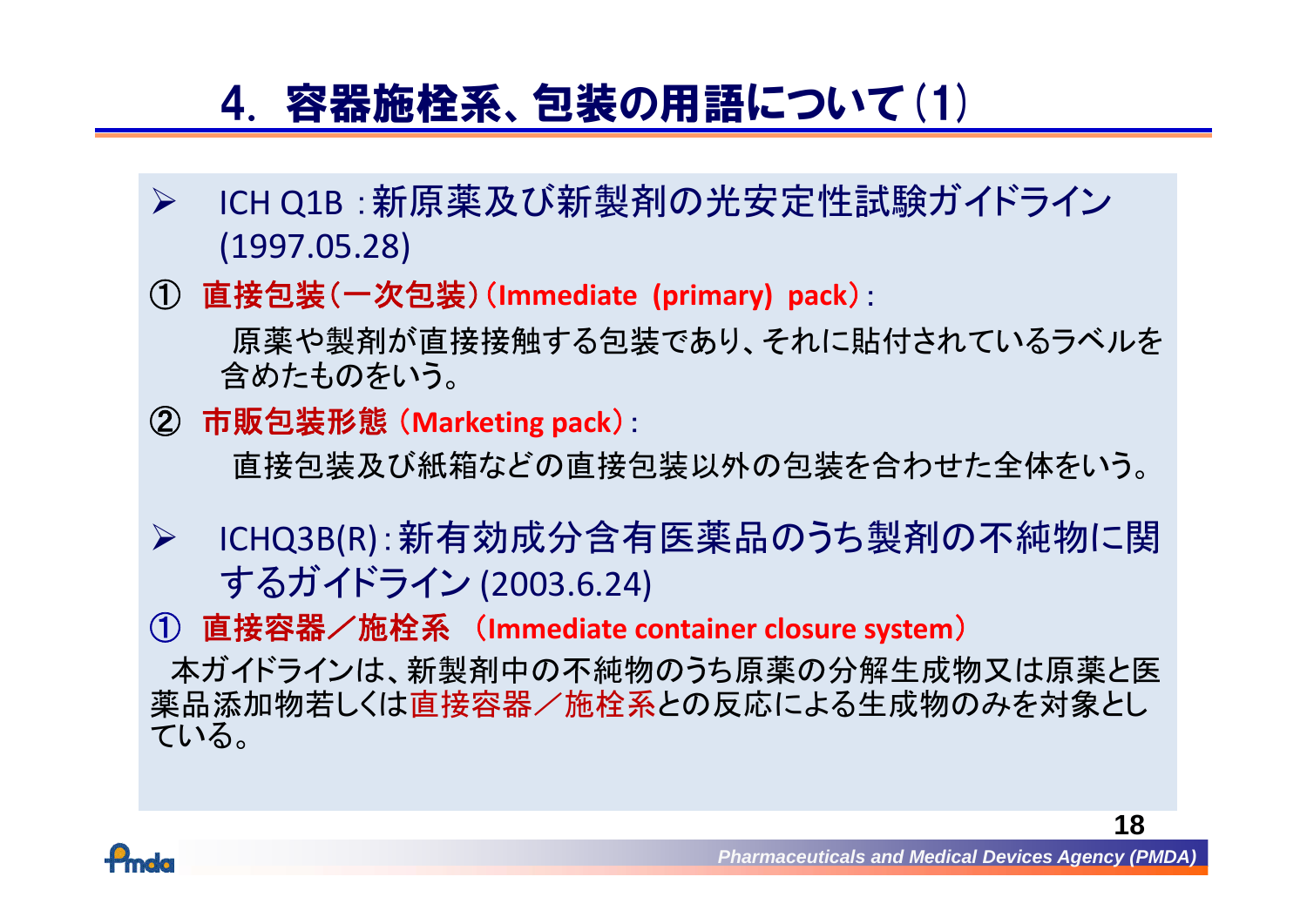#### 4. 容器施栓系、包装の用語について(2)

#### **▷ ICH Q8:製剤開発に関するガイドライン(2010.06.28)**

2.4 容器及び施栓系 (Container closure system) ・・・・ 一次包装材料 (primary packaging materials) の 選択においては、例えば、素材の選択、水分や光 からの保護、構成する材料と投与剤形との適合性( 容器への吸着や容器からの溶出を含む)、構成す る材料の安全性等が考慮されるべきである。適宜、 二次包装材料 (secondary packaging materials) の 妥当性についても示される必要がある。・・・

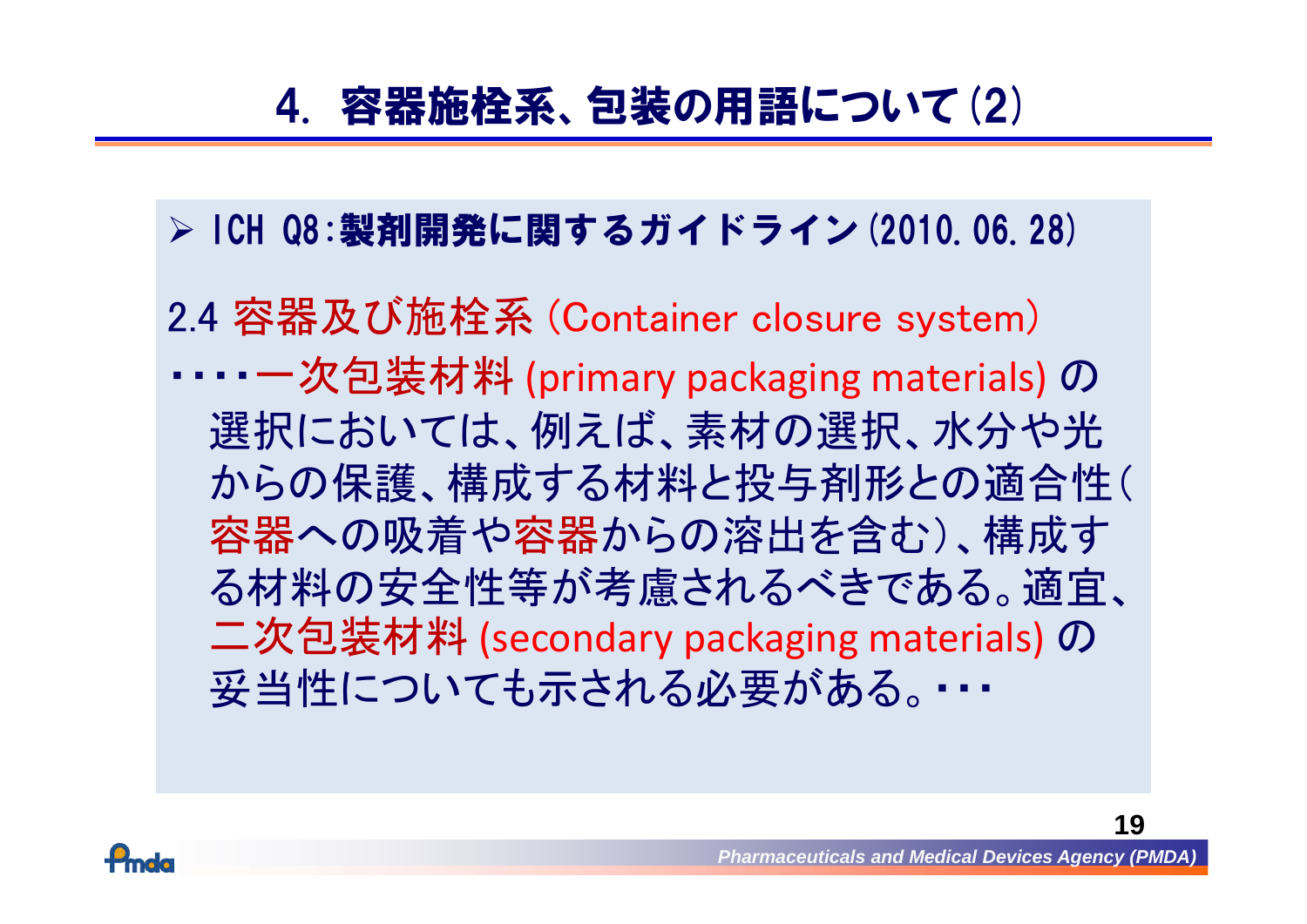#### 4. 容器施栓系、包装の用語について(3)



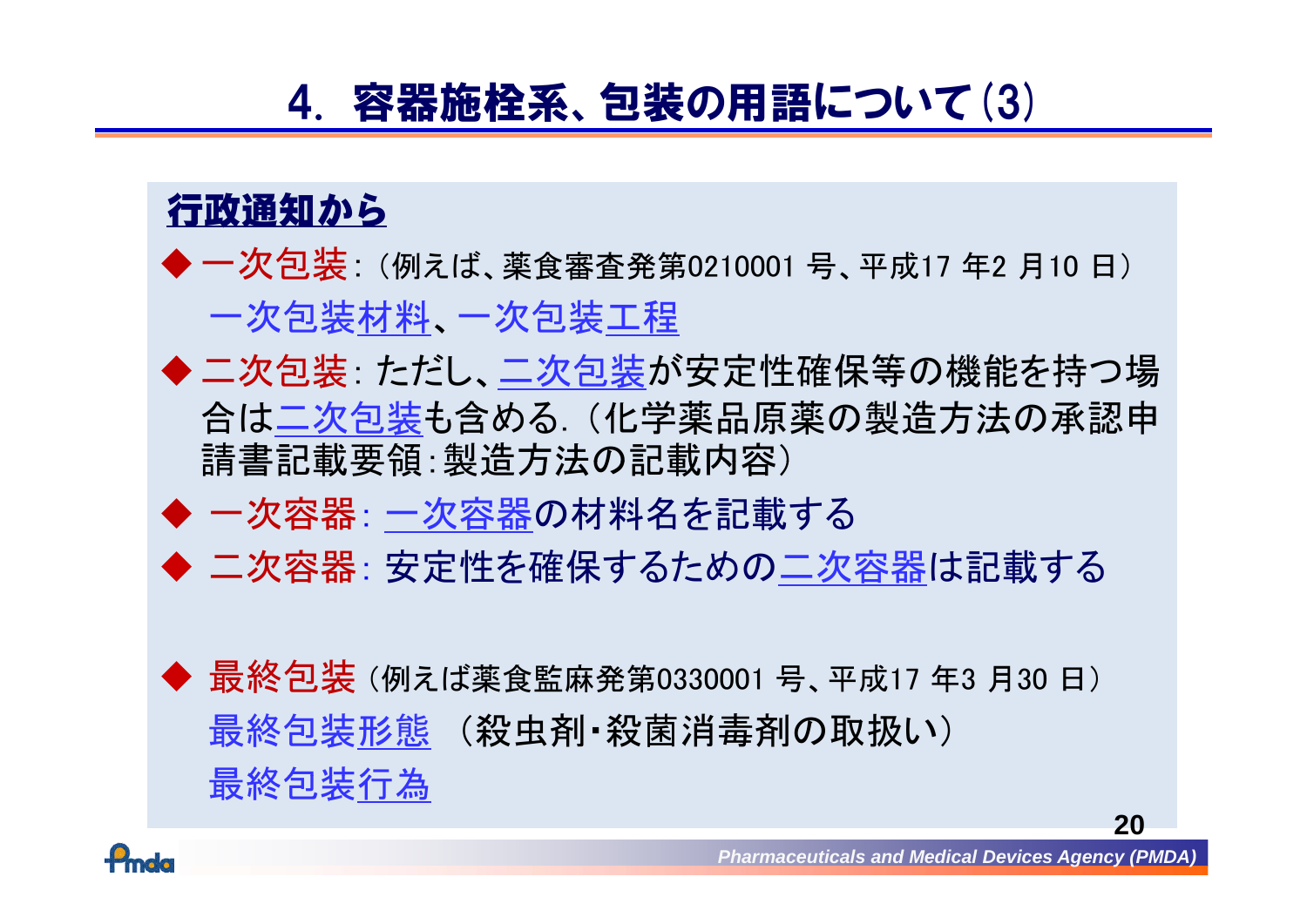#### 一次包装工程と二次包装工程の剤形による考え方の違い



CKD(株)HPより

**21**

注射剤 (アンプル)



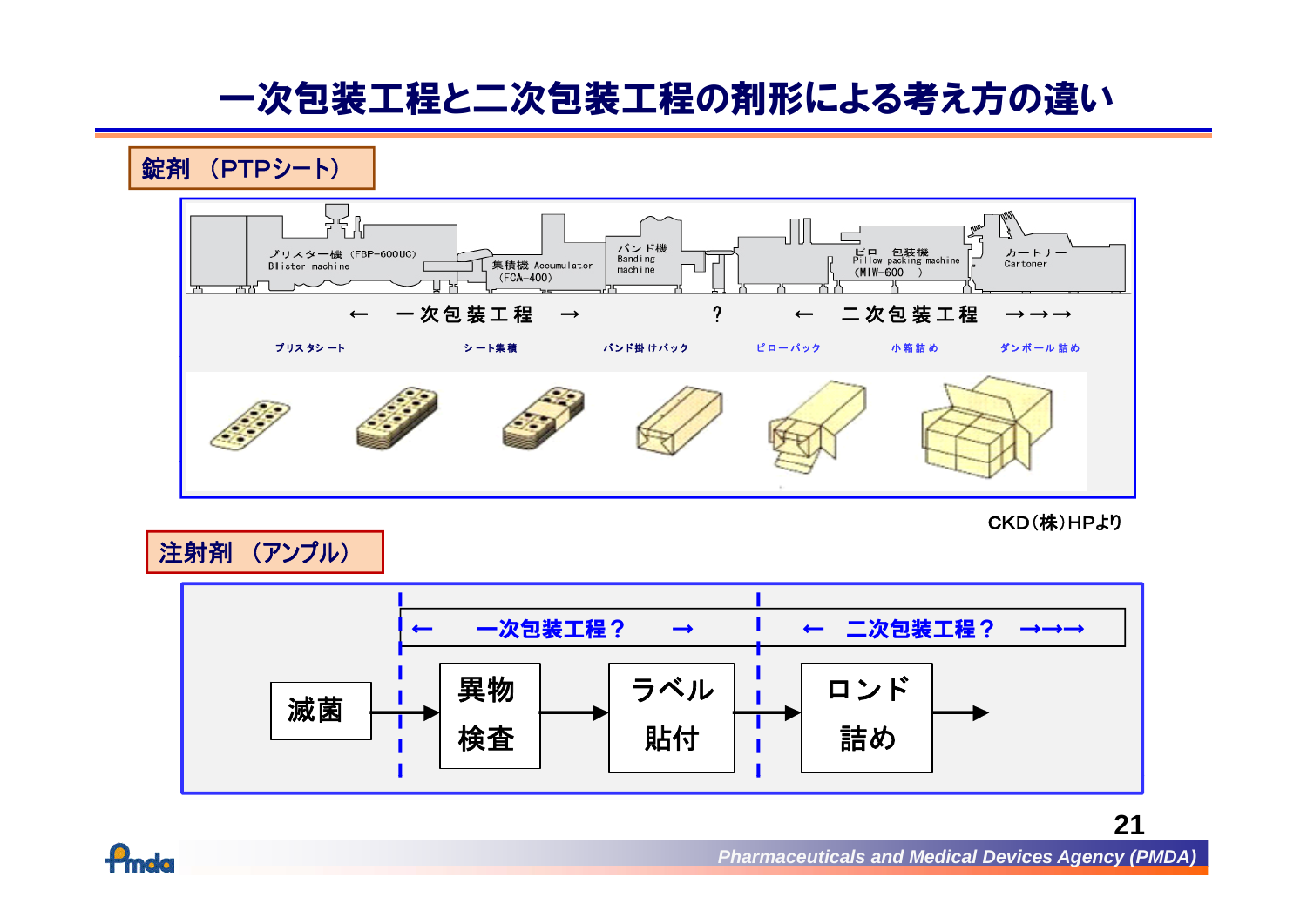# 5. 今後審議すべきポイント



*Pharmaceuticals and Medical Devices Agency (PMDA)*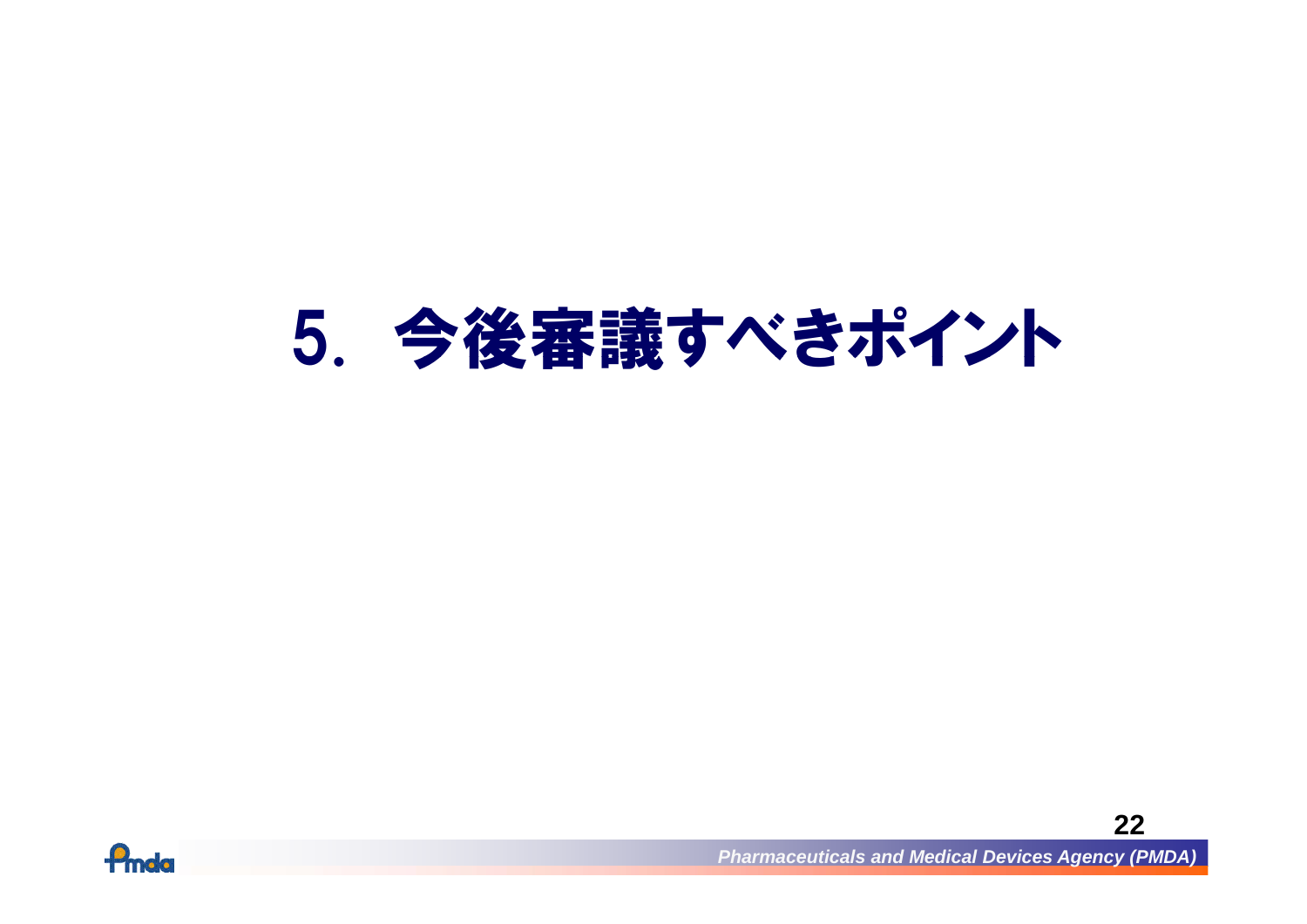# 5. 今後審議すべきポイント(1)

# 容器・包装の用語を整備・充実させるために 新しい用語として何を取り入れたらよいか?

- 1) JISにおける医薬品関連の包装用語 2) USP, EPとの比較から
- 3) 製薬業界における容器・包装の開発動向
- 4) 医療現場での使用実態と要望



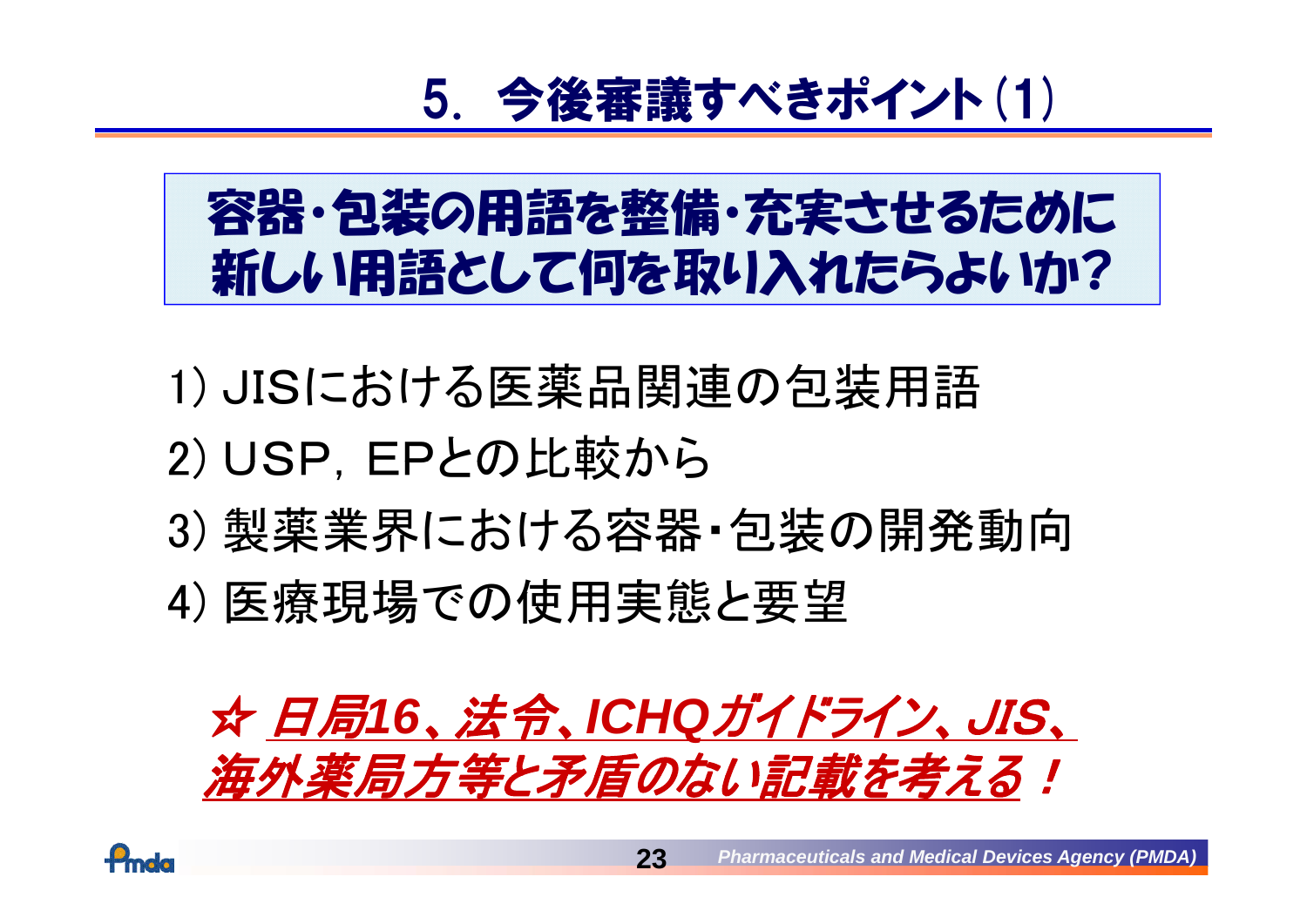# 1)JISにおける医薬品関連の包装用語

#### ◆ JIS Z 0108:2012 包装一用語

| [a] 包装一般 \ |       |         |                  |         |
|------------|-------|---------|------------------|---------|
| 包装         | 容器    | 容器包装    | 包装材料             | 押出しチューブ |
| 一次包装       | 二次包装  | シュリンク包装 | ピロータイプ包装 ストリップ包装 |         |
| ブリスター包装    | PTP包装 | ガス置換包装  | 防湿包装             | ガスバリア包装 |

■ ISO 21067:2007, Packaging-Vocabulary (MOD)

ロ "包装・容器" は "包装" に統一することで見直した

◆ JIS R3522 1995 ガラス製薬品びん:ガラス製で薬品を入れる容器<br>(以下、びんという。)について規定する。

溶出アルカリ試験 アルカリ溶出量は、第9改正日本薬局方一般試験法 <sup>22</sup>.注射剤用ガラス容器試験法( 3)アルカリ溶出試験第1法によって行う。

◆ JIS T3201 1979 ガラス注射筒: ガラスを主材料とする医療用の注射筒 (以下、注射筒という。)について規定する。

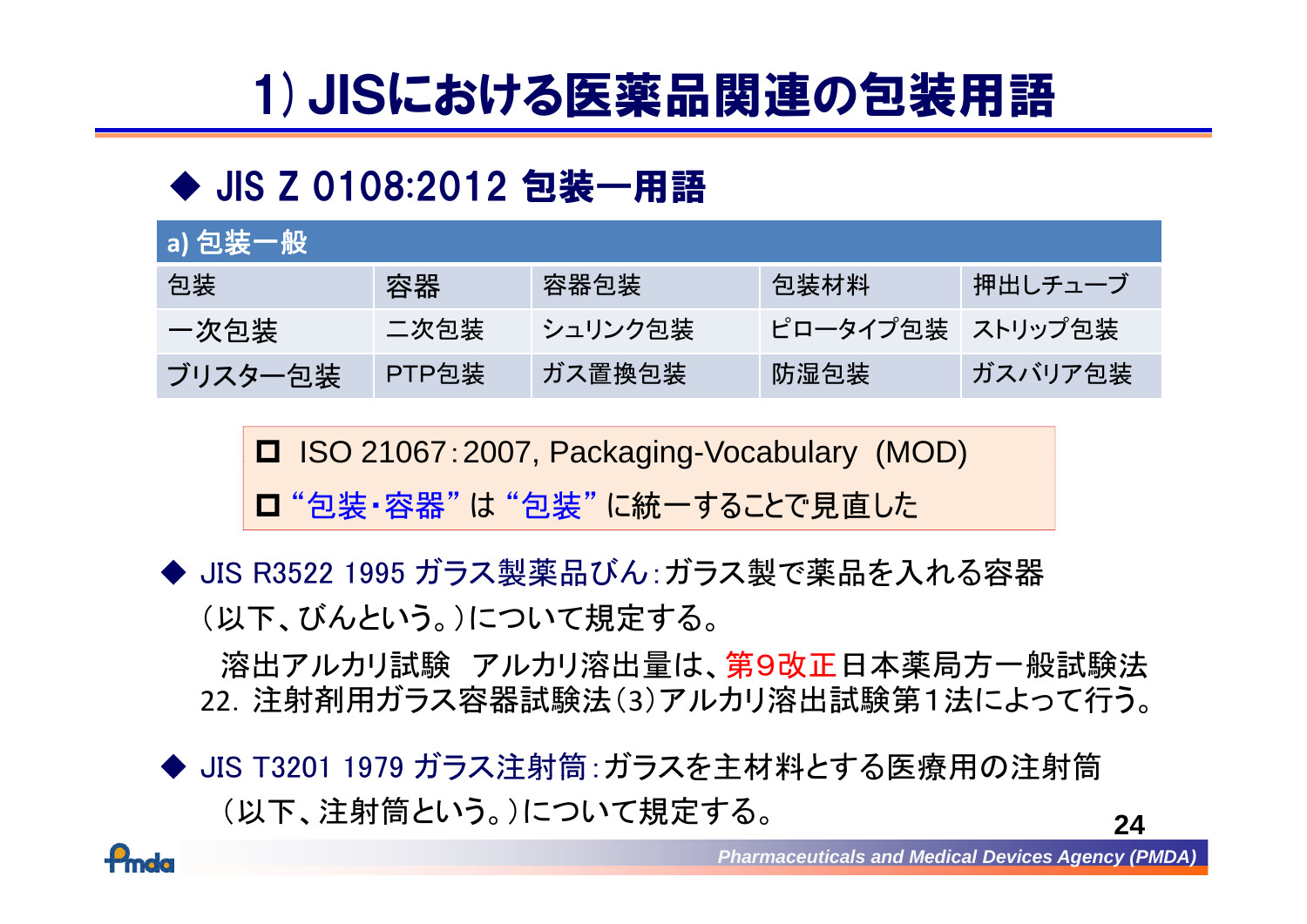# 2)USP,EPとの比較から(1)

| 用語                                                           | 日局16                      | <b>USP35</b>                                  | <b>EP7.5</b>              |
|--------------------------------------------------------------|---------------------------|-----------------------------------------------|---------------------------|
| Single-Unit Container                                        | $\boldsymbol{\mathsf{X}}$ | $\left( \begin{array}{c} \end{array} \right)$ | $\boldsymbol{\times}$     |
| Single-Dose Container*1)<br>(単回投与容器)                         | $\bigcap$                 | ○(注)                                          | (点耳)                      |
| Single-dose Package (分包品)                                    | $\bigcap$                 | X                                             | X                         |
| <b>Unit-Dose Container</b>                                   | $\boldsymbol{\mathsf{X}}$ | $\bigcap$                                     | $\boldsymbol{\mathsf{X}}$ |
| <b>Unit-of-Use Container</b>                                 | $\boldsymbol{\mathsf{X}}$ | $\bigcap$                                     | $\boldsymbol{\mathsf{X}}$ |
| <b>Multiple-Unit Container</b>                               | $\boldsymbol{\mathsf{X}}$ |                                               | $\boldsymbol{\mathsf{X}}$ |
| Multiple-Dose Container*1)<br>(多回投与容器)                       | $\bigcap$                 | ○ (注)                                         |                           |
| Moisture-proof packs (防湿包装)                                  | $\bigcap$                 | $\bigcap$                                     | X                         |
| Tamper-proof Container*2)<br><b>Tamper-Evident Packaging</b> | X                         |                                               |                           |
| Child-proof Container*2)<br>Child-resistant packaging $*3$   | $\boldsymbol{\mathsf{X}}$ | $\bigcap$ * 3)                                |                           |

\*1)採取容量試験、製剤均一性試験等の国際調和で記載 <sup>2</sup>)JIS Z 0108:2012 に記載あり **25**

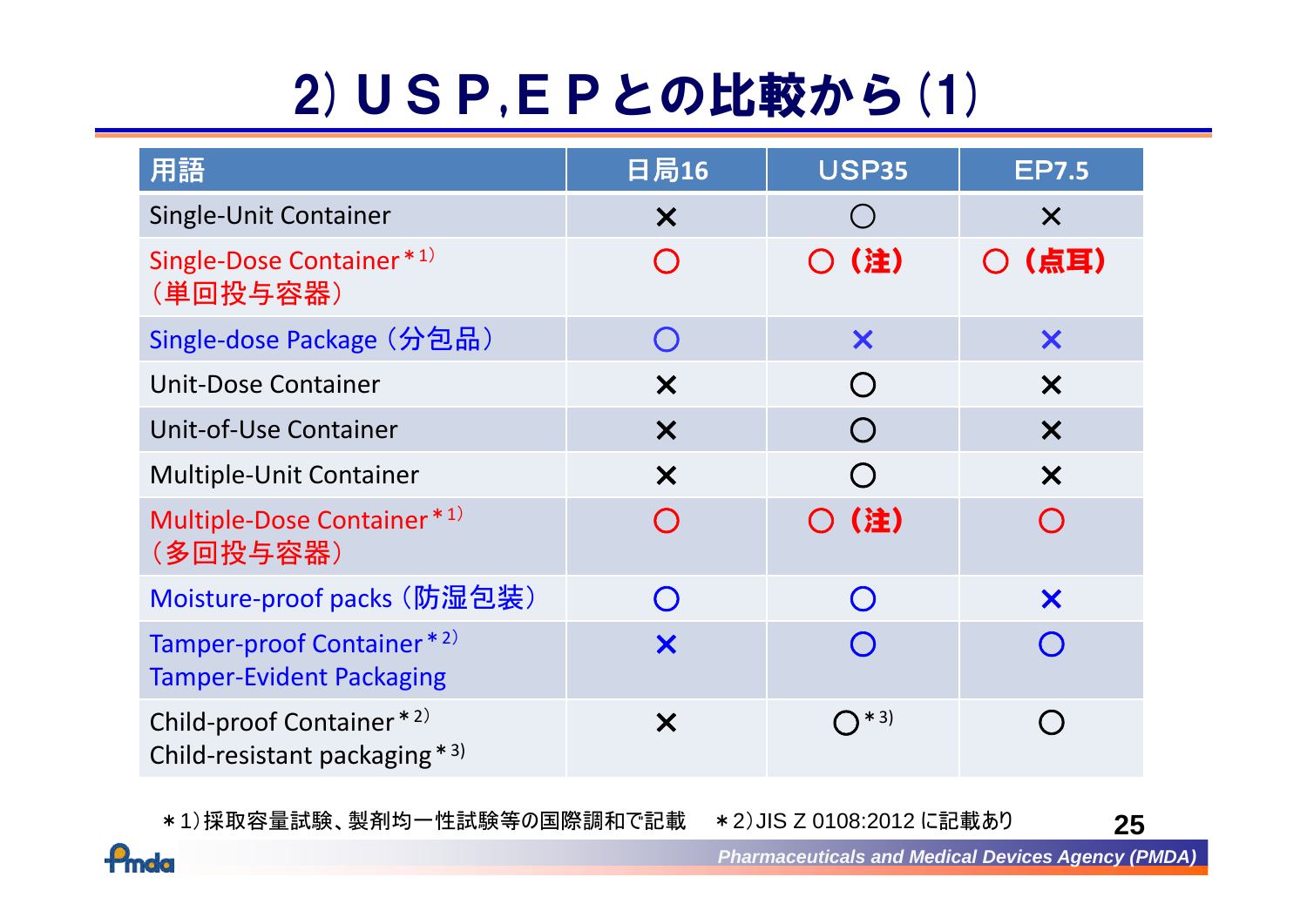# 2)USP,EPとの比較から(2)

| 用語                                         | 日局16                      | <b>USP35</b> | <b>EP7.5</b>              |
|--------------------------------------------|---------------------------|--------------|---------------------------|
| <b>Container closure system</b><br>(容器施栓系) | $\boldsymbol{\mathsf{X}}$ |              |                           |
| <b>Primary package</b><br>(一次包装)           | $\boldsymbol{\mathsf{X}}$ |              | $\boldsymbol{\times}$     |
| <b>Secondary package</b><br>(二次包装)         | $\boldsymbol{\mathsf{X}}$ |              | $\boldsymbol{\mathsf{X}}$ |
| <b>Final package</b><br>(最終包装)             |                           |              |                           |
| <b>Primary container</b><br>(一次容器)         | $\boldsymbol{\mathsf{X}}$ |              | $\boldsymbol{\times}$     |
| <b>Secondary container</b><br>(二次容器)       | $\boldsymbol{\mathsf{X}}$ |              | $\boldsymbol{\mathsf{X}}$ |
| <b>Final container</b><br>(最終容器)           |                           |              |                           |
| <b>Immediate container</b><br>(直接の容器)      |                           |              | $\boldsymbol{\mathsf{X}}$ |

**26**



*Pharmaceuticals and Medical Devices Agency (PMDA)*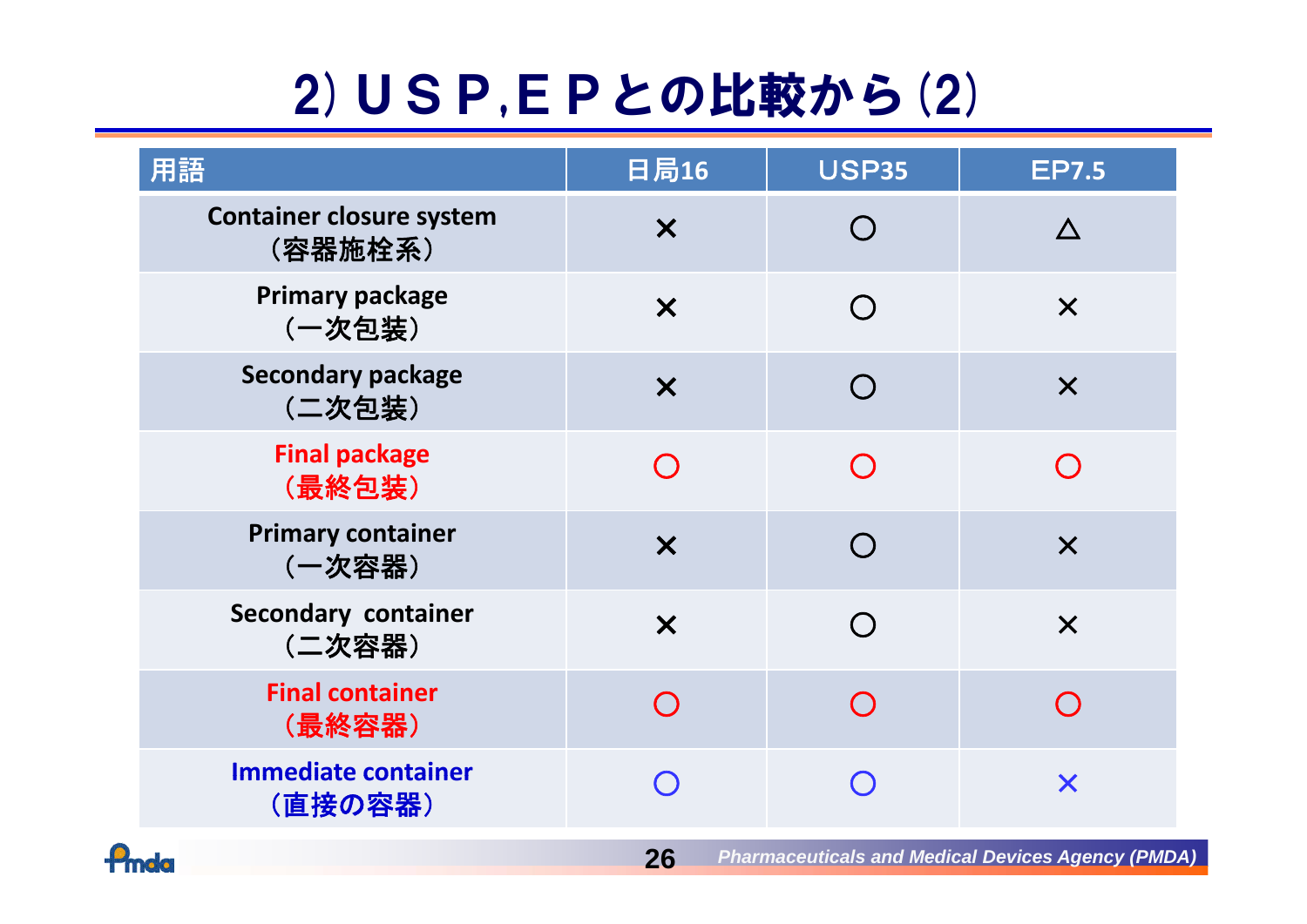## 3)製薬業界における容器・包装の開発動向



▶ 内容医薬品の品質確保 輸送保管の容易性・確実性 安全性(誤飲誤用防止を含む) > 使用時の利便性の向上 >情報伝達機能の向上





*Pharmaceuticals and Medical Devices Agency (PMDA)*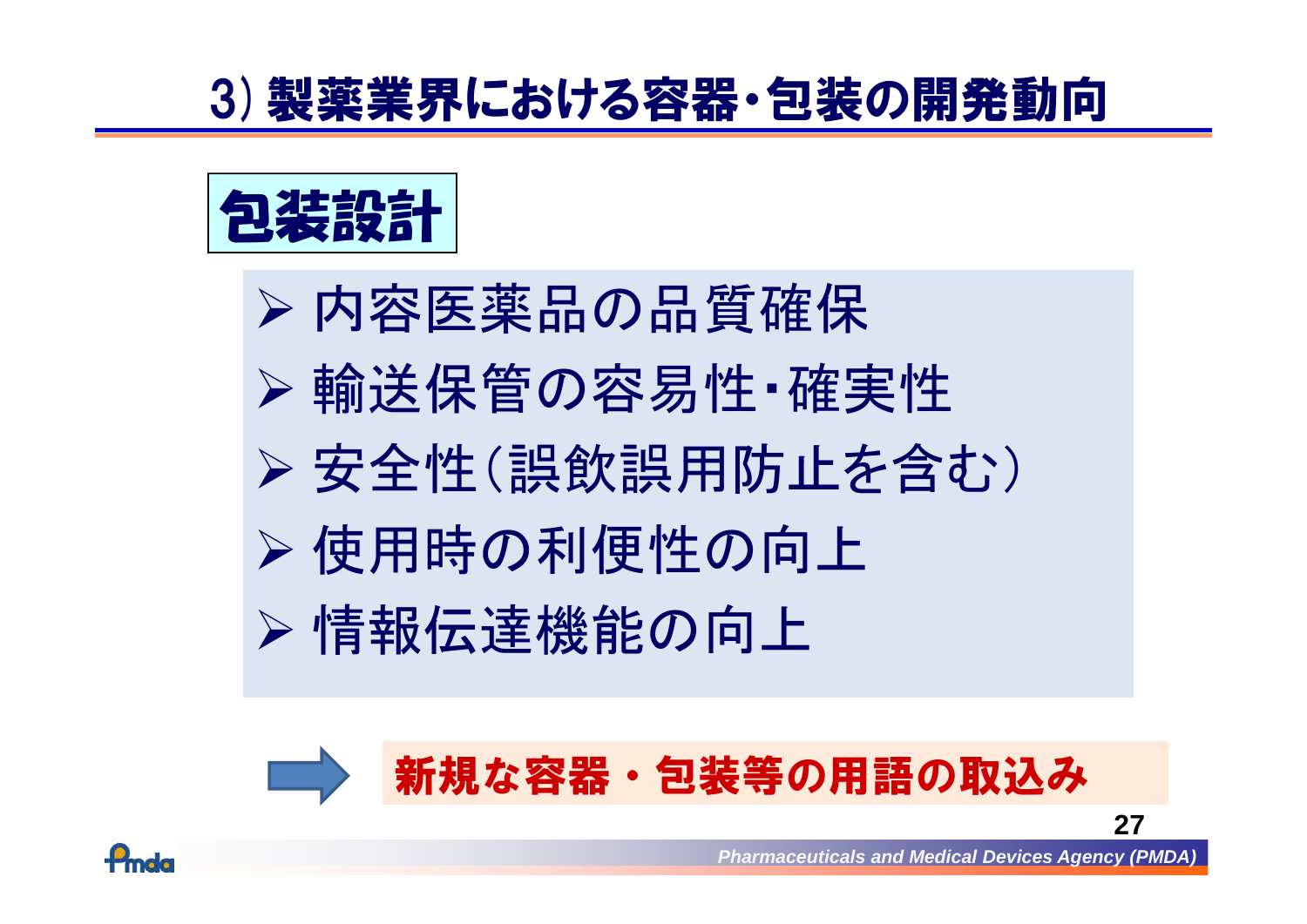## 4)医療現場での使用実態と要望

製剤通則(10):製剤の容器・包装は、製剤の 品質確保と共に、適正な使用及び投与時の安 全確保に適したものとする.

### <u> 製剤の誤用防止等の関連用語</u>

- 改ざん防止包装: Tamper ‐proof Packaging
- ▶ CRP Child-resistant Packaging (Child-proof container)
- > 錠剤のPTPシートのカード型包装、ブック型包装